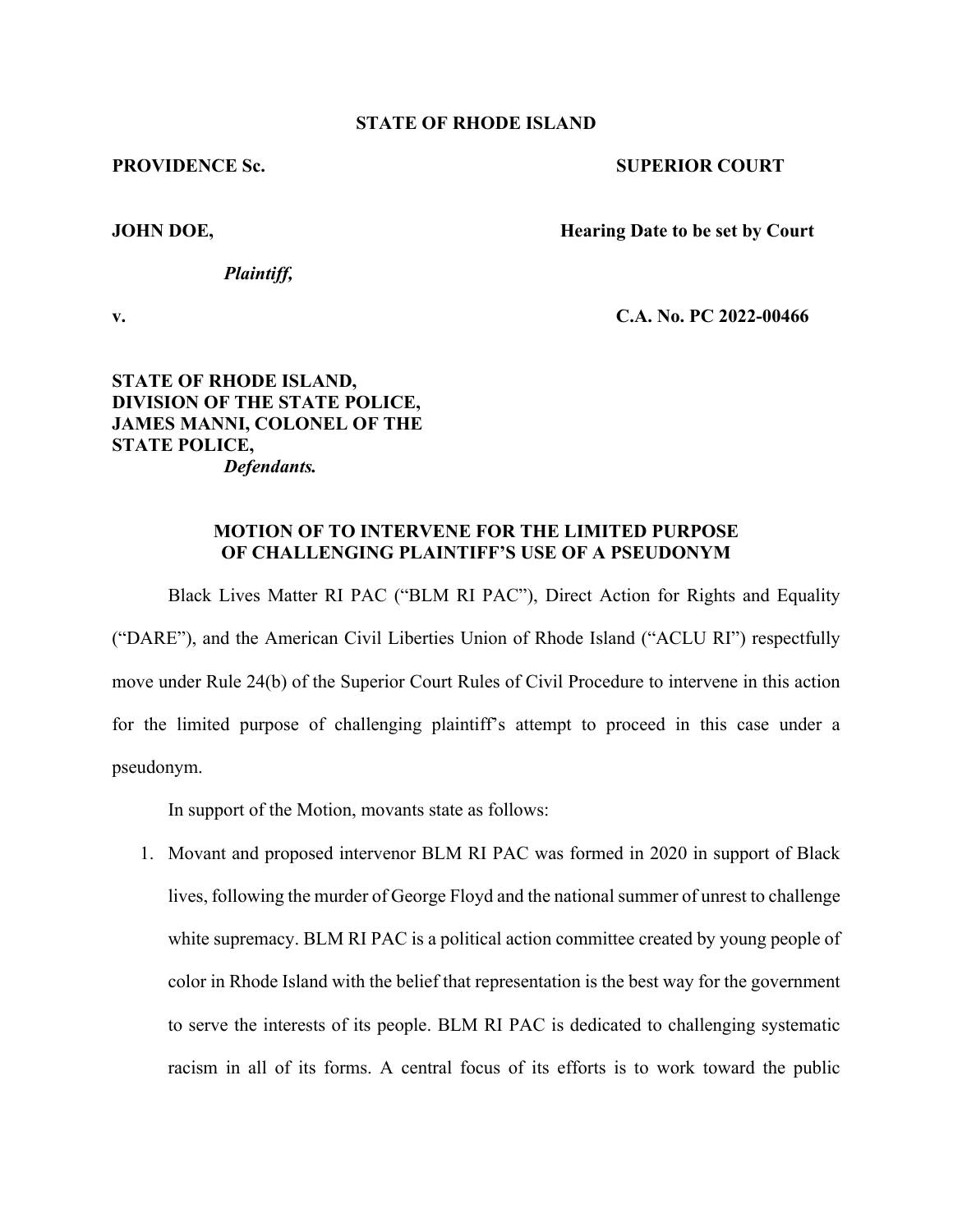accountability of Rhode Island police departments. BLM RI PAC has fought to make police departments more transparent and has sought the release of body cam recordings held by the Providence Police Department. BLM RI PAC believes that police accountability will only exist when communities of color can trust that dangerous officers will be removed from their positions.

- 2. Movant and proposed intervenor DARE was founded in 1986 and its mission is "to organize low-income families living in communities of color for social, economic, and political justice." DARE Mission Statement, http://daretowin.org/about/mission.html. DARE has long been involved in the campaign for open access and disclosure of Providence Police Department records regarding civilian complaints of police misconduct. *See, e.g., Direct Action for Rights and Equality v. Gannon*, 713 A.2d 218 (R.I. 1998) and 819 A.2d 651 (R.I. 2003).
- 3. Movant and proposed intervenor ACLU RI, with over 5,000 members, is the Rhode Island affiliate of the American Civil Liberties Union ("ACLU"), a nationwide, non-profit, nonpartisan organization. ACLU RI, like the national organization with which it is affiliated, is dedicated to vindicating the principles of liberty embodied in the Bill of Rights to the U.S. Constitution and related statutes. ACLU RI, directly or through its volunteer attorneys, has appeared in numerous cases in state and federal court on issues promoting government transparency under the First Amendment and the Access to Public Records Act, including access to both police and judicial records. *See, e.g., The Rake v. Gorodetsky,*  452 A.2d 1144, 1146 (R.I.1982) (ordering release of certain internal records of police misconduct) ("The United States Supreme Court has recognized that the public's right to know and have access to information is an essential part of the First Amendment."); *Rhode*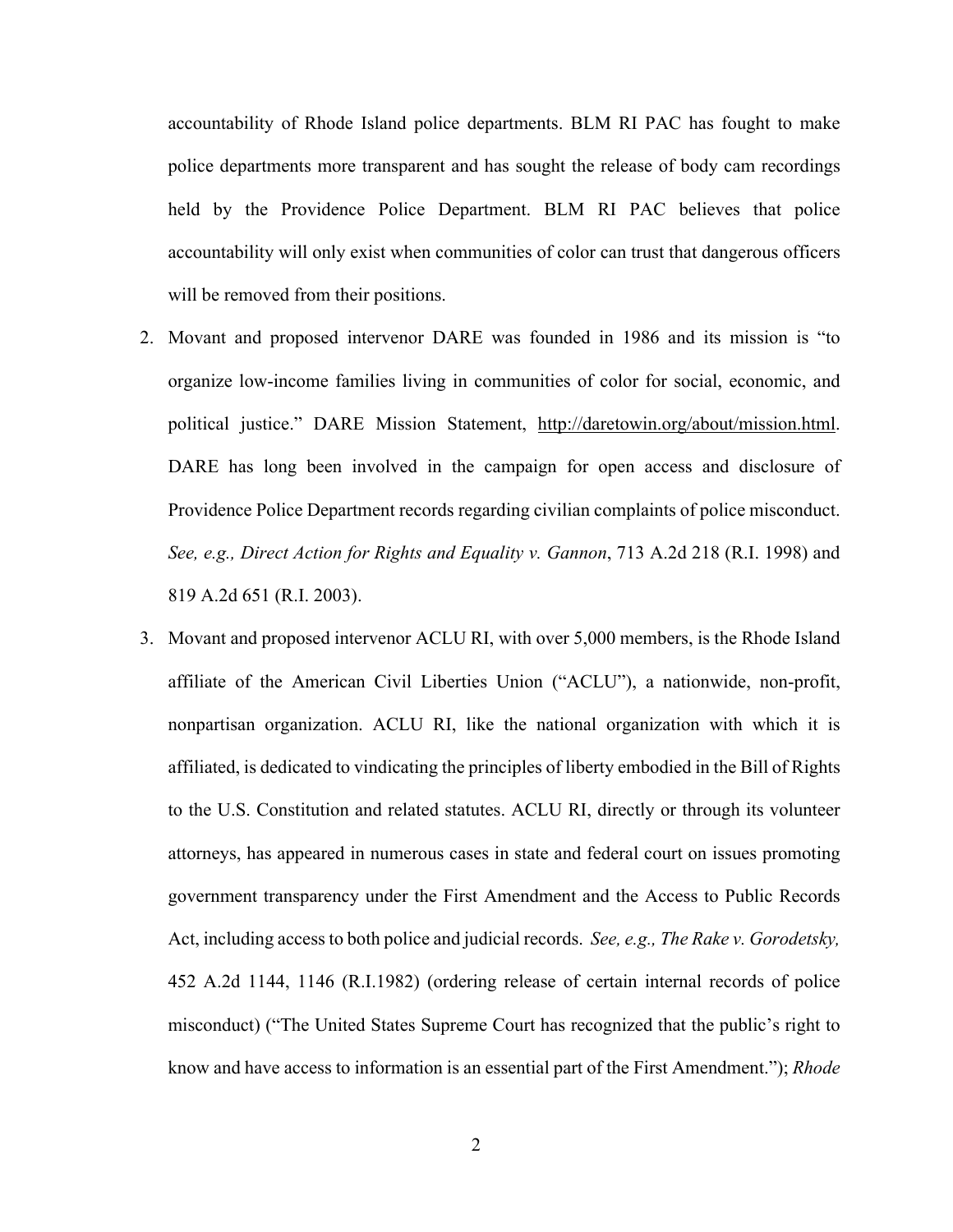*Island Affiliate, American Civil Liberties Union, Inc. v. Moran* (R.I. Superior Court, C.A. No. 07-2286) (ordering release of the name of a police officer involved in the fatal shooting of a civilian); *In re Providence Journal, Inc*., 293 F.3d 1 (1st Cir. 2002) (overturning district court practice of refusing to place parties' legal memoranda in the public case file).

- 4. The motion to intervene is timely. As set forth in the accompanying memorandum, this motion is filed very shortly after the public, including movants, first became aware of the pendency of this action brough by pseudonym through reporting by the Boston Globe on May 19, 2022 and no party will be prejudiced by intervention for the limited purpose sought.
- 5. None of the existing parties adequately represents the movants' interests in transparency, public accountability of police departments, and the public's right of access to judicial proceedings. A review of the court records of this proceeding discloses that Plaintiff has proceeded by pseudonym in the absence of Court order or any showing on the record that he has met the heavy burden to proceed by pseudonym and that Defendants, although questioning the propriety in a footnote to the Answer, have taken no affirmative steps on the record to bring the issue before the Court for determination.
- 6. As set forth in the accompanying memorandum, intervention for this limited purpose is warranted because movants have an interest in public access to judicial proceedings and the public accountability of Rhode Island police departments, both of which would be undermined by allowing plaintiff to proceed under a pseudonym. Because movants are seeking intervention for a limited purpose, they request that the Court waive the requirement that they file a "pleading."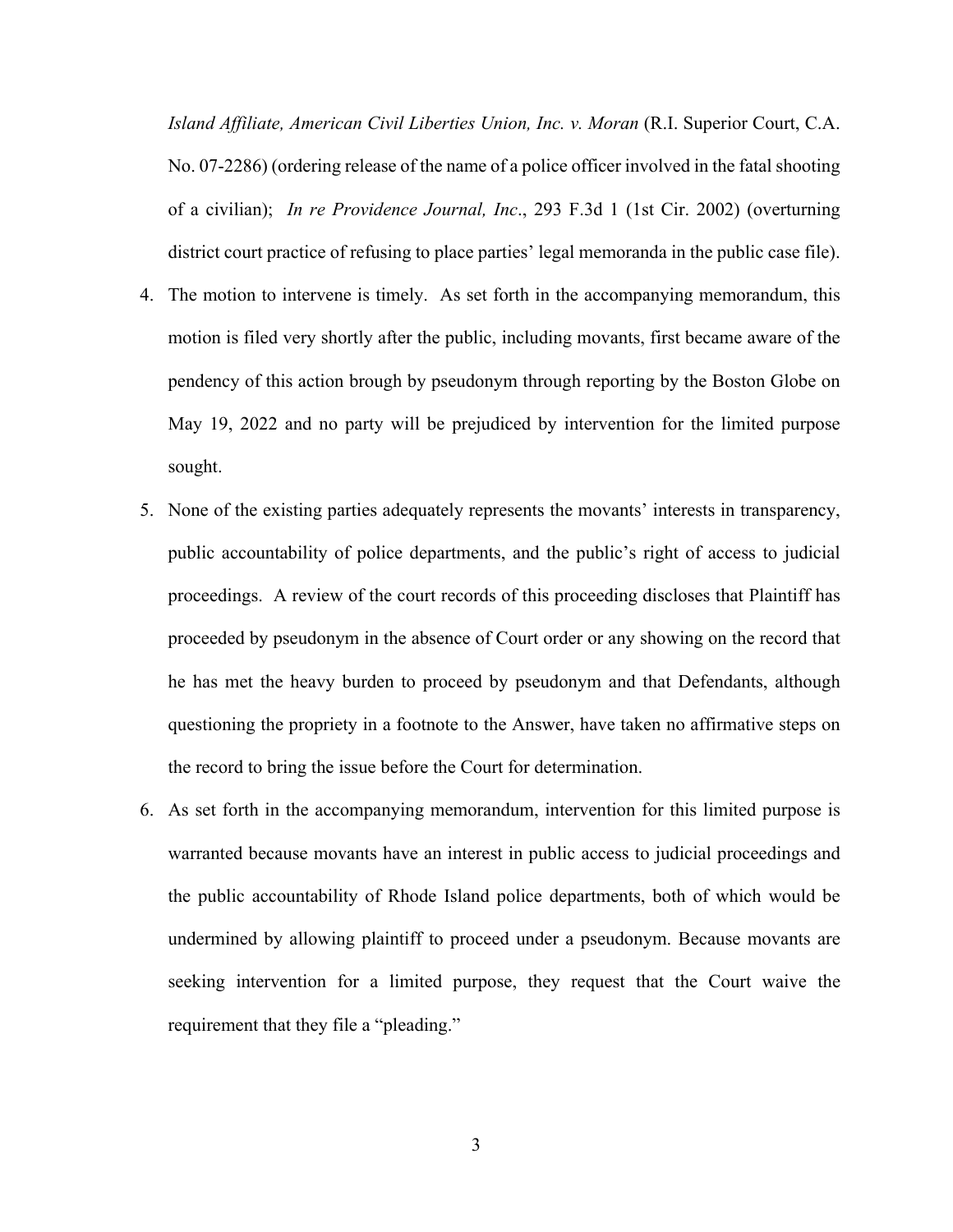- 7. Alternatively, if the Court believes that a pleading is necessary, movants will submit an Answer that takes no position on any of the facts or law at issue in this case except the plaintiff's use of a pseudonym.
- 8. Movants are filing, at the same time as the within motion to intervene, as an Exhibit hereto, the [Proposed] Motion to Require Plaintiff to Proceed in His Own Name, which Movants will file if permitted to intervene. The memorandum of law accompanying the within Motion to Intervene is also filed in support of the [Proposed] Motion to Require Plaintiff to Proceed in His Own Name.

By their attorneys,

/s/\_Jared A. Goldstein\_ Jared A. Goldstein (*pro hac vice* pending) Roger Williams University School of Law 10 Metacom Ave. Bristol, RI 02809 (401) 254-4594 jgoldstein@rwu.edu

 /s/ Lynette Labinger\_\_ Lynette Labinger (#1645) 128 Dorrance Street, Box 710 Providence, RI 02903 (401) 465-9565 LL@labingerlaw.com

Cooperating Attorneys, American Civil Liberties Union Foundation of Rhode Island

# **NOTICE OF HEARING**

The within Motion shall be called for hearing at a time directed by the Court.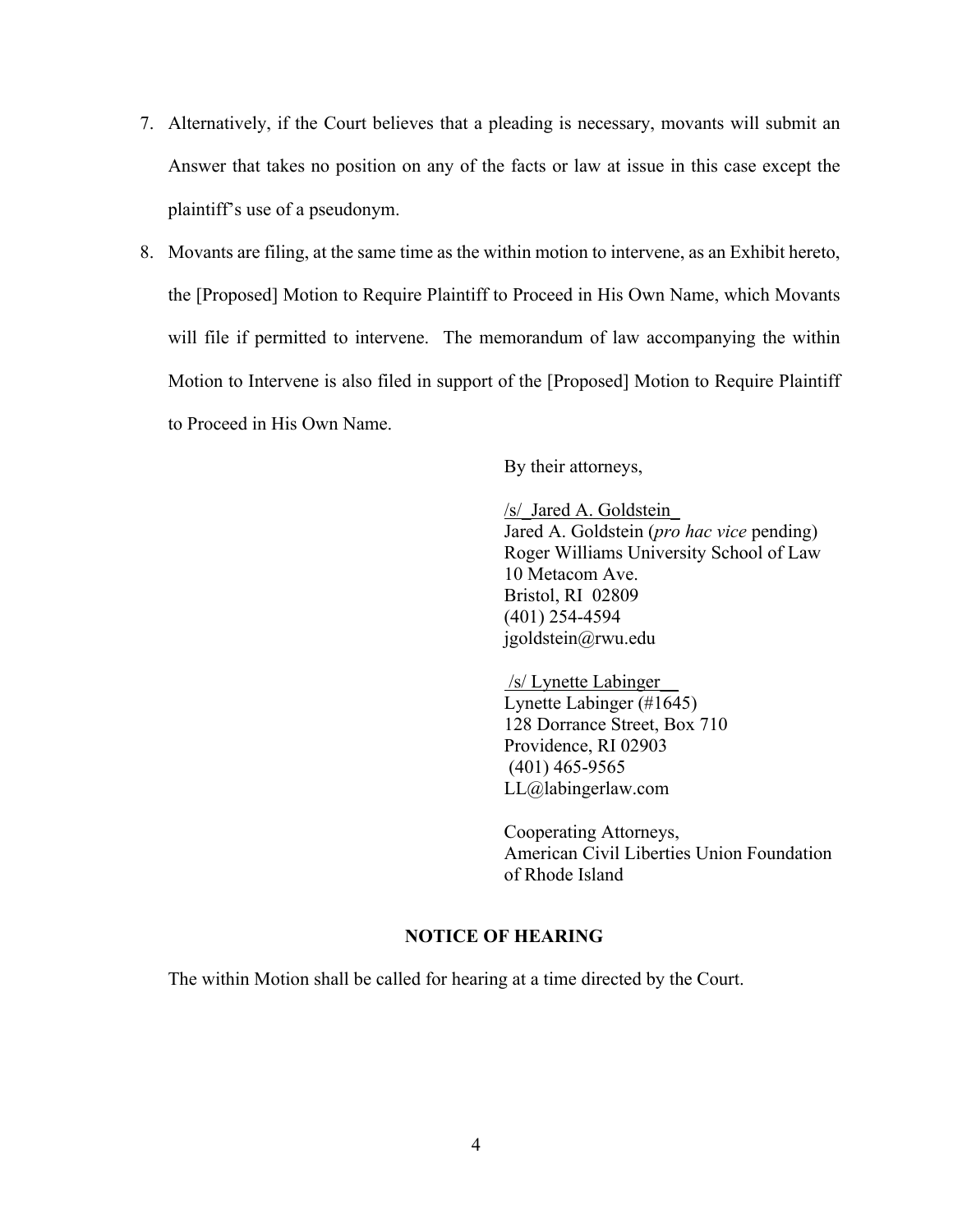# **CERTIFICATE OF SERVICE**

I hereby certify that on June 1, 2022:

- $\blacktriangleright$  I electronically filed and served this document through the electronic filing system.
- The document electronically served is available for viewing and/or downloading from the Rhode Island Judiciary's Electronic Filing System.
- $\blacktriangleright$  I served a copy of the document by email upon all counsel of record: Carly Iafrate (ciafrate@verizon.net) Adam J. Sholes (adam.sholes@risp.gov) Vincent F. Ragosta, Jr. (v.ragosta@vfr-law.com) D. Peter DeSimone (dpdlaw@cox.net)

/s/ Lynette Labinger \_\_\_\_\_\_\_\_\_\_\_\_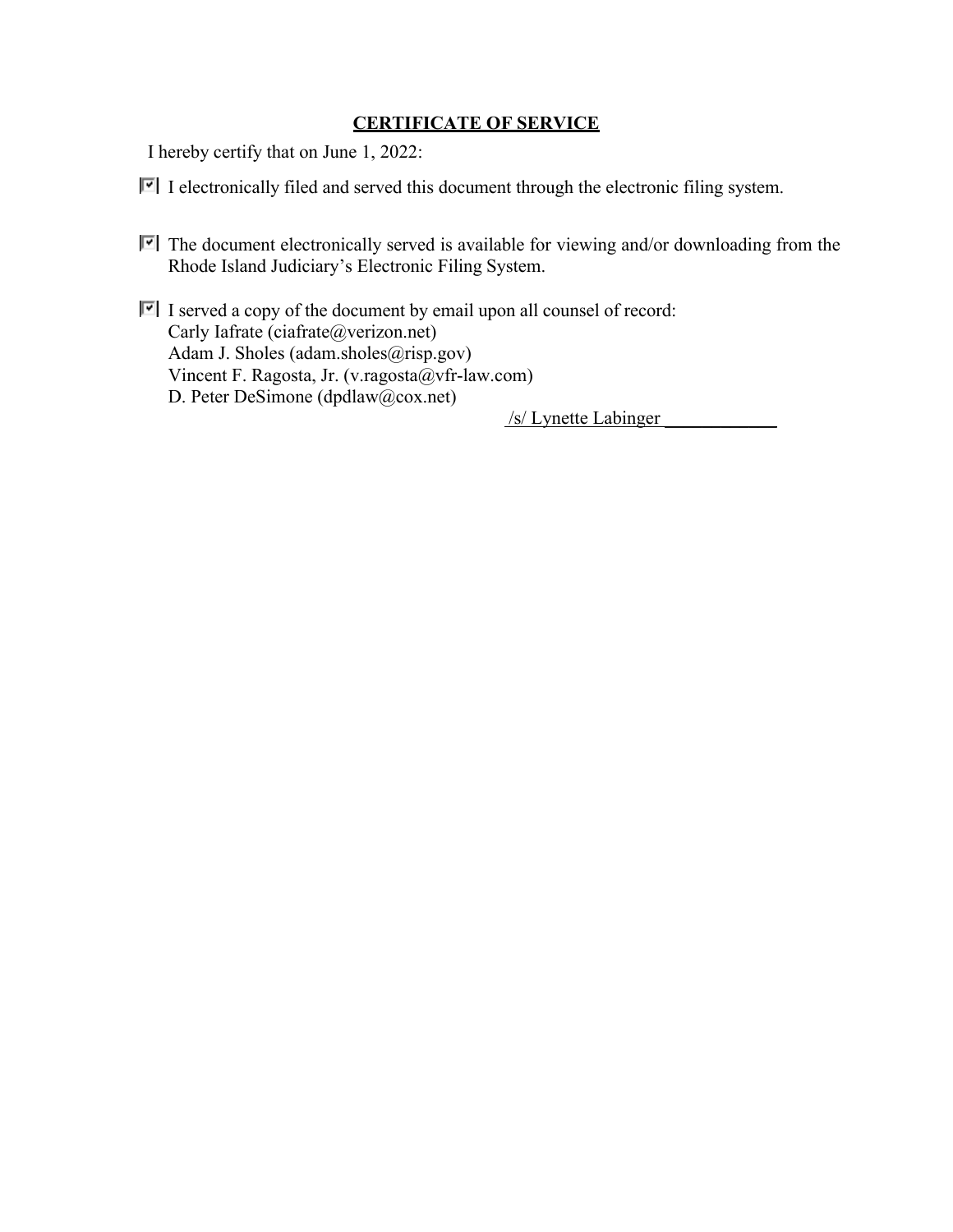#### **STATE OF RHODE ISLAND**

#### **PROVIDENCE Sc.** SUPERIOR COURT

*Plaintiff,* 

**JOHN DOE, C.A. No. PC 2022-00466** 

**v.**

**STATE OF RHODE ISLAND, DIVISION OF THE STATE POLICE, JAMES MANNI, COLONEL OF THE STATE POLICE,** *Defendants.* 

## **MEMORANDUM OF BLM RI PAC, DARE, AND ACLU RI IN SUPPORT OF (1) THEIR MOTION TO INTERVENE AND (2) THEIR MOTION TO REQUIRE THE PLAINTIFF TO LITIGATE IN HIS OWN NAME**

 Black Lives Matter RI PAC ("BLM RI PAC"), Direct Action for Rights and Equality ("DARE"), and American Civil Liberties Union of Rhode Island ("ACLU RI") have moved to intervene in this matter for a single limited purpose: to oppose plaintiff's attempt to litigate under a pseudonym. As organizations dedicated to public accountability, especially the accountability of Rhode Island police departments, BLM RI PAC, DARE, and ACLU RI have strong interests in asserting the public's constitutionally protected right of access to judicial proceedings, which includes a right to know the names of litigants bringing suit in Rhode Island courts. The fundamental principle that the public has a right of access to judicial proceedings applies with special force in cases like this one, which focuses on public officials and the operations of government. As Rhode Island courts have uniformly held, a litigant can proceed under a pseudonym only under exceptional circumstances, but the docket in this case shows that plaintiff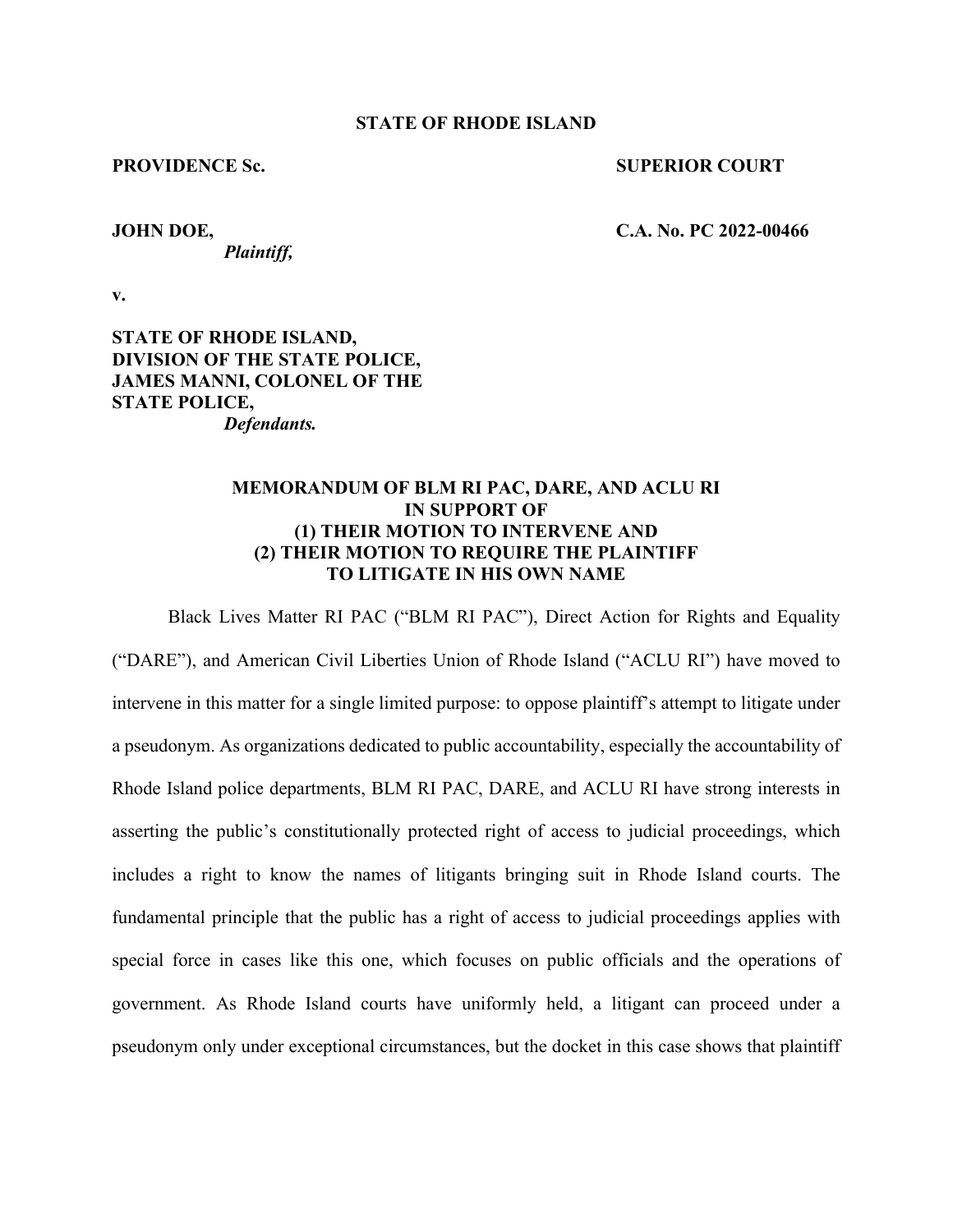has made no submission to justify shielding his identity from the public. This Court should require that the case may proceed only if the plaintiff litigates in his own name.

# **I. THIS COURT SHOULD ALLOW BLM RI PAC, DARE, AND ACLU RI TO INTERVENE FOR THE LIMITED PURPOSE OF CHALLENGING THE PLAINTIFF'S ATTEMPT TO PROCEED USING A PSEUDONYM**

 A motion to intervene is governed by Rule 24 of the Superior Court Rules of Civil Procedure. Under that rule and its counterparts in other jurisdictions, courts have routinely granted motions to intervene for the limited purpose of challenging efforts to restrict access to judicial proceedings, including attempts to proceed pseudonymously, when intervention is sought by members of the press or by groups like BLM RI PAC, DARE, and ACLU RI that are dedicated to public accountability. As the First Circuit has explained, intervention "is an effective mechanism for third-party claims of access to information generated through judicial proceedings." *Pub. Citizen v. Liggett Grp., Inc*., 858 F.2d 775, 783 (1st Cir. 1988); *see also Flynt v. Lombardi*, 782 F.3d 963, 966 (8th Cir. 2015) ("Rule 24(b) intervention [is] an appropriate procedural vehicle for parties seeking to intervene for the purpose of obtaining judicial records."); *Pansy v. Borough of Stroudsburg*, 23 F.3d 772, 778 (3d Cir. 1994) (collecting cases); *Does 1-6 v. Mills*, No. 1:21-CV-00242-JDL, 2021 WL 6197377 (D. Me. Dec. 30, 2021) (granting motion by media companies to intervene to challenge the plaintiffs' use of pseudonyms); *Doe v. Tenenbaum*, No. 8:11-CV-02958- AW, 2012 WL 12519833 (D. Md. Oct. 9, 2012) (granting motion by consumer group to intervene to challenge plaintiff's use of a pseudonym).

 The motion to intervene by BLM RI PAC, DARE, and ACLU RI satisfies the requirements for intervention under Rule 24(b). That Rule provides:

Upon timely application anyone may be permitted to intervene in an action ... (2) when an applicant's claim or defense and the main action have a question of law or fact in common.... In exercising its discretion the court shall consider whether the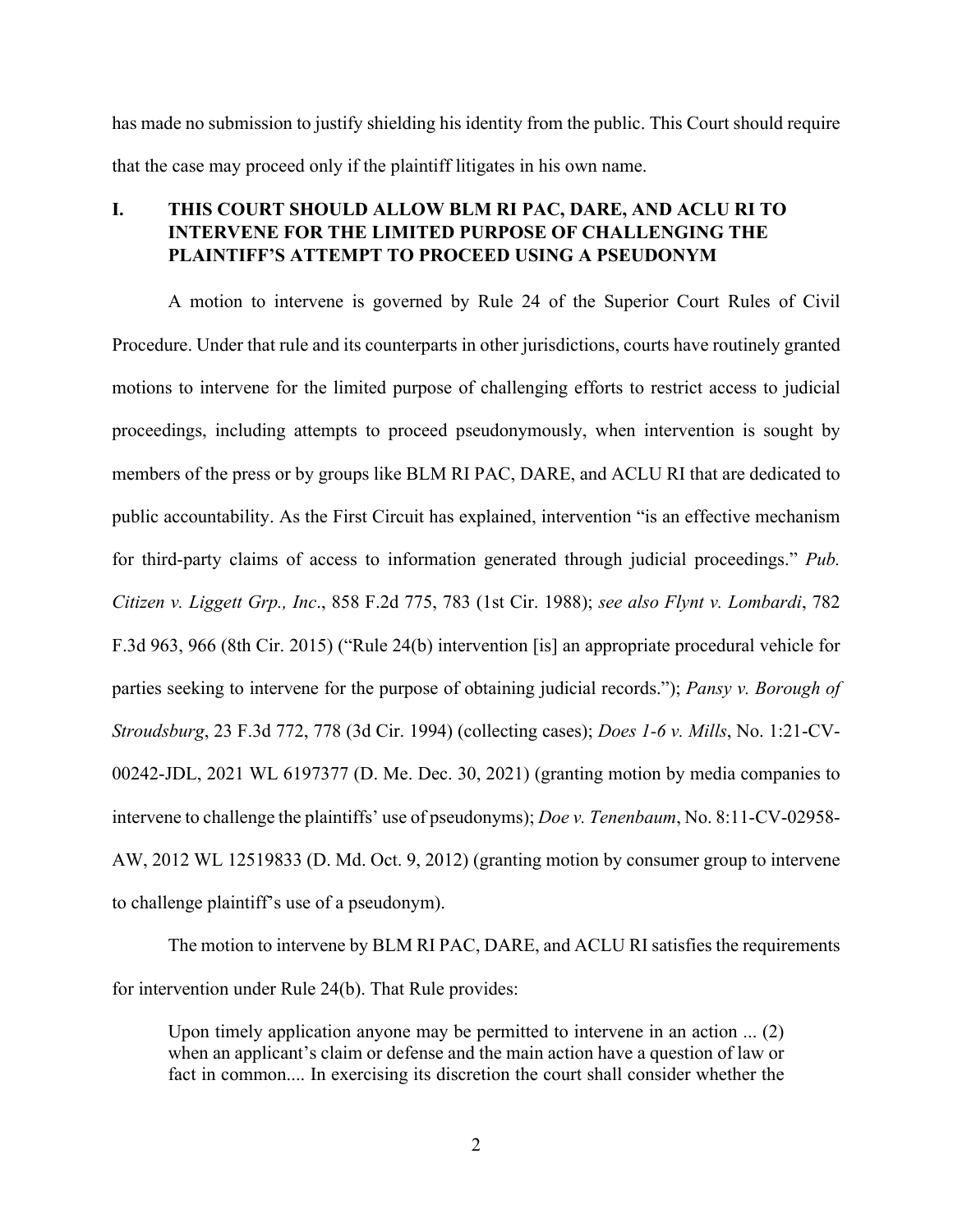intervention will unduly delay or prejudice the adjudication of the rights of the original parties.

As elaborated in Rhode Island decisions, a court should consider several factors in assessing a motion to intervene under Rule 24(b), including the intervenor's interest in the issue, whether the intervenors' interests are adequately represented by other parties, and whether granting intervention will cause delay or prejudice to the rights of the original parties. *Verizon New England Inc. v. Savage*, 267 A.3d 647, 653 (R.I. 2022).

 As discussed more fully below, the motion to intervene satisfies the requirements of Rule 24(b). First, movants have a strong interest in the issue on which they seek to intervene, in that they are dedicated to government transparency, access to judicial proceedings, and the public accountability of Rhode Island police departments, which would be undermined by allowing this case to proceed with a pseudonymous plaintiff. No other party in this case represents the interest of the public in the openness of judicial proceedings. Second, the motion is timely, in that the movants have brought this motion as soon as they learned of the case proceeding pseudonymously. Moreover, the harm to the movants and to the public from shielding the plaintiff's name is ongoing.

 It bears emphasis that courts addressing similar motions have ruled that the "usual requirements to establish Rule 24(b) permissive intervention . . . are more relaxed when intervention is for the limited purpose of accessing records." *CRST Expedited, Inc. v. TransAm Trucking Inc*., No. 16-CV-0052-LTS, 2018 WL 9880439, at \*3 (N.D. Iowa Oct. 9, 2018). Thus, "where a party is seeking to intervene in a case for the limited purpose of unsealing judicial records, most circuits have found that 'there is no reason to require such a strong nexus of fact or law.' . . . Instead, in such cases, it is the public's interest in the confidentially of the judicial records that in the language of Rule 24(b)(2)—[is] 'a question of law ... in common between the Parties [to the original suit] and the [would-be intervenor].'" *Flynt v. Lombardi,* 782 F.3d at 967; *see also Pansy*,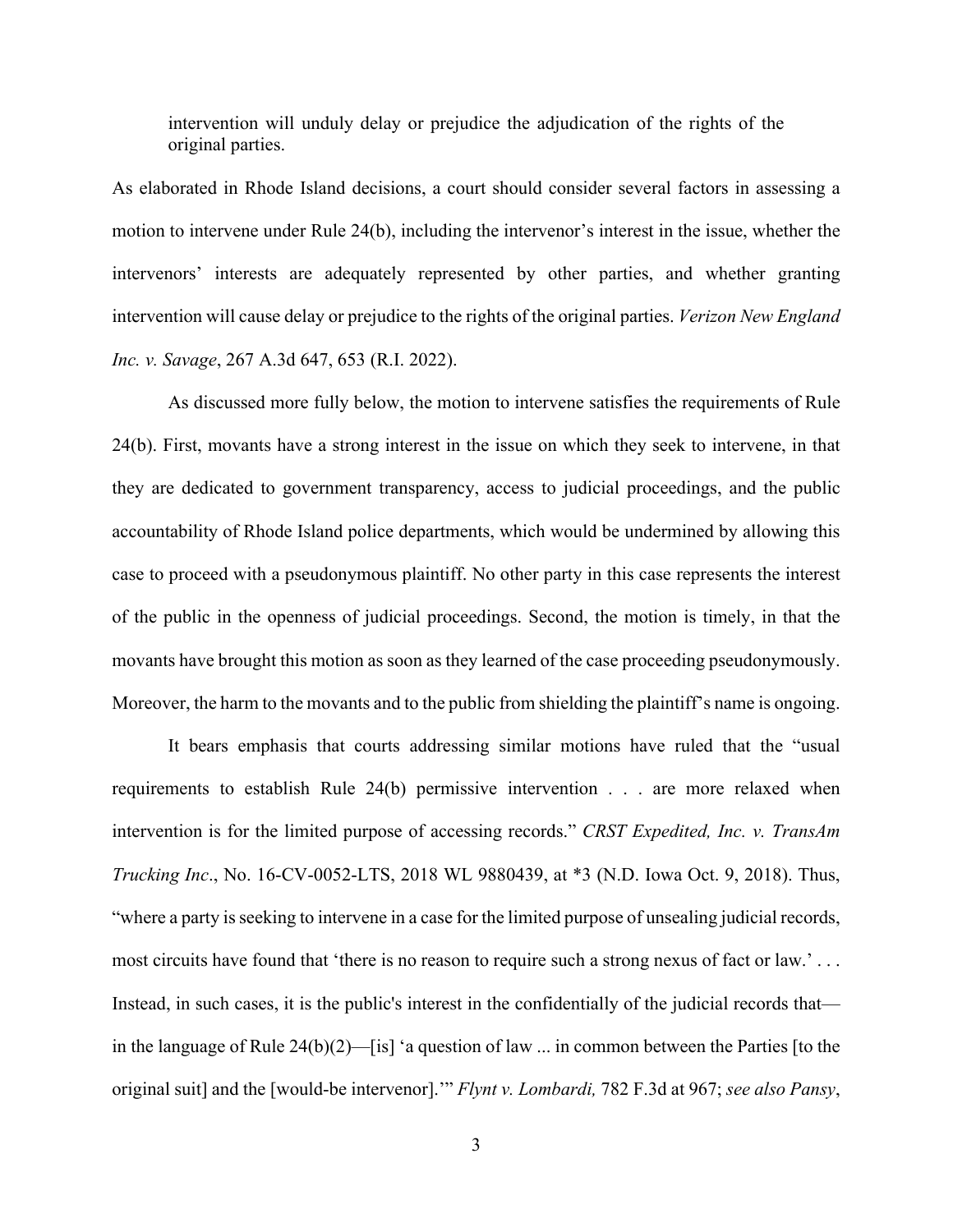23 F.3d at 778. That principle applies here, where the movants seek to challenge the plaintiff's attempt to litigate this action without giving the public access to his identity.

## **A. BLM RI PAC, DARE, and ACLU RI Have an Interest in the Public Accountability of Rhode Island Police Departments, and that Interest Is Not Adequately Represented by Other Parties**

 BLM RI PAC, DARE, and ACLU RI have a strong and cognizable interest in the discrete issue on which they seek to intervene:

- BLM RI PAC was formed in 2020 in support of Black lives, following the murder of George Floyd and the national summer of unrest to challenge white supremacy. BLM RI PAC is a political action committee created by young people of color in Rhode Island with the belief that representation is the best way for the government to serve the interests of its people. BLM RI PAC is dedicated to challenging systematic racism in all of its forms. A central focus of its efforts is to work toward the public accountability of Rhode Island police departments. BLM RI PAC has fought to make police departments more transparent and has sought the release of body cam recordings held by the Providence Police Department. BLM RI PAC believes that police accountability will only exist when communities of color can trust that dangerous officers will be removed from their positions.
- DARE was founded in 1986 and its mission is "to organize low-income families living in communities of color for social, economic, and political justice." DARE Mission Statement, http://daretowin.org/about/mission.html. DARE has long been involved in the campaign for open access and disclosure of Providence Police Department records regarding civilian complaints of police misconduct. *See, e.g., Direct Action for Rights and Equality v. Gannon*, 713 A.2d 218 (R.I. 1998) and 819 A.2d 651 (R.I. 2003).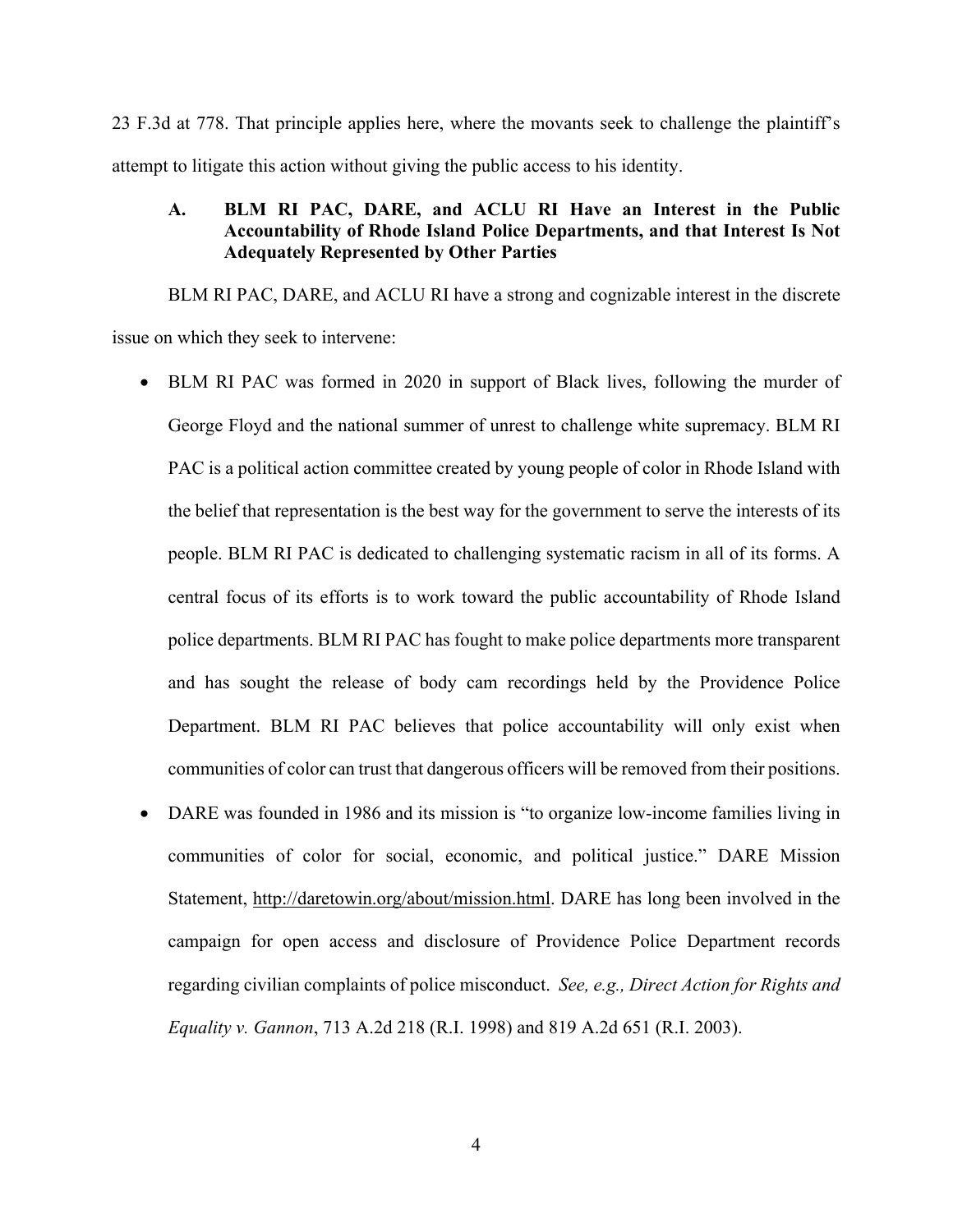ACLU RI, with over 5,000 members, is the Rhode Island affiliate of the American Civil Liberties Union ("ACLU"), a nationwide, non-profit, nonpartisan organization. ACLU RI, like the national organization with which it is affiliated, is dedicated to vindicating the principles of liberty embodied in the Bill of Rights to the U.S. Constitution and related statutes. ACLU RI, directly or through its volunteer attorneys, has appeared in numerous cases in state and federal court on issues promoting government transparency under the First Amendment and the Access to Public Records Act, including access to both police and judicial records. *See, e.g., The Rake v. Gorodetsky,* 452 A.2d 1144, 1146 (R.I.1982) (ordering release of certain internal records of police misconduct) ("The United States Supreme Court has recognized that the public's right to know and have access to information is an essential part of the First Amendment."); *Rhode Island Affiliate, American Civil Liberties Union, Inc. v. Moran* (R.I. Superior Court, C.A. No. 07-2286) (ordering release of the name of a police officer involved in the fatal shooting of a civilian); *In re Providence Journal, Inc*., 293 F.3d 1 (1st Cir. 2002) (overturning district court practice of refusing to place parties' legal memoranda in the public case file).

 The attempt by a police officer to shield his identity in a lawsuit challenging allegations of official misconduct raises issues that are central to movants' mission—access to the courts, government transparency, and public accountability of Rhode Island police departments. As is well established, "lawsuits are public events and the public has a legitimate interest in knowing the facts involved in them. Among the facts is the identity of the parties." *Doe v. U.S. Dept. of Justice*, 93 F.R.D. 483, 484 (D. Colo. 1982).

 Courts have uniformly found that public interest organizations focused on transparency and public accountability, like BLM RI PAC, DARE, and ACLU RI, as well as news media and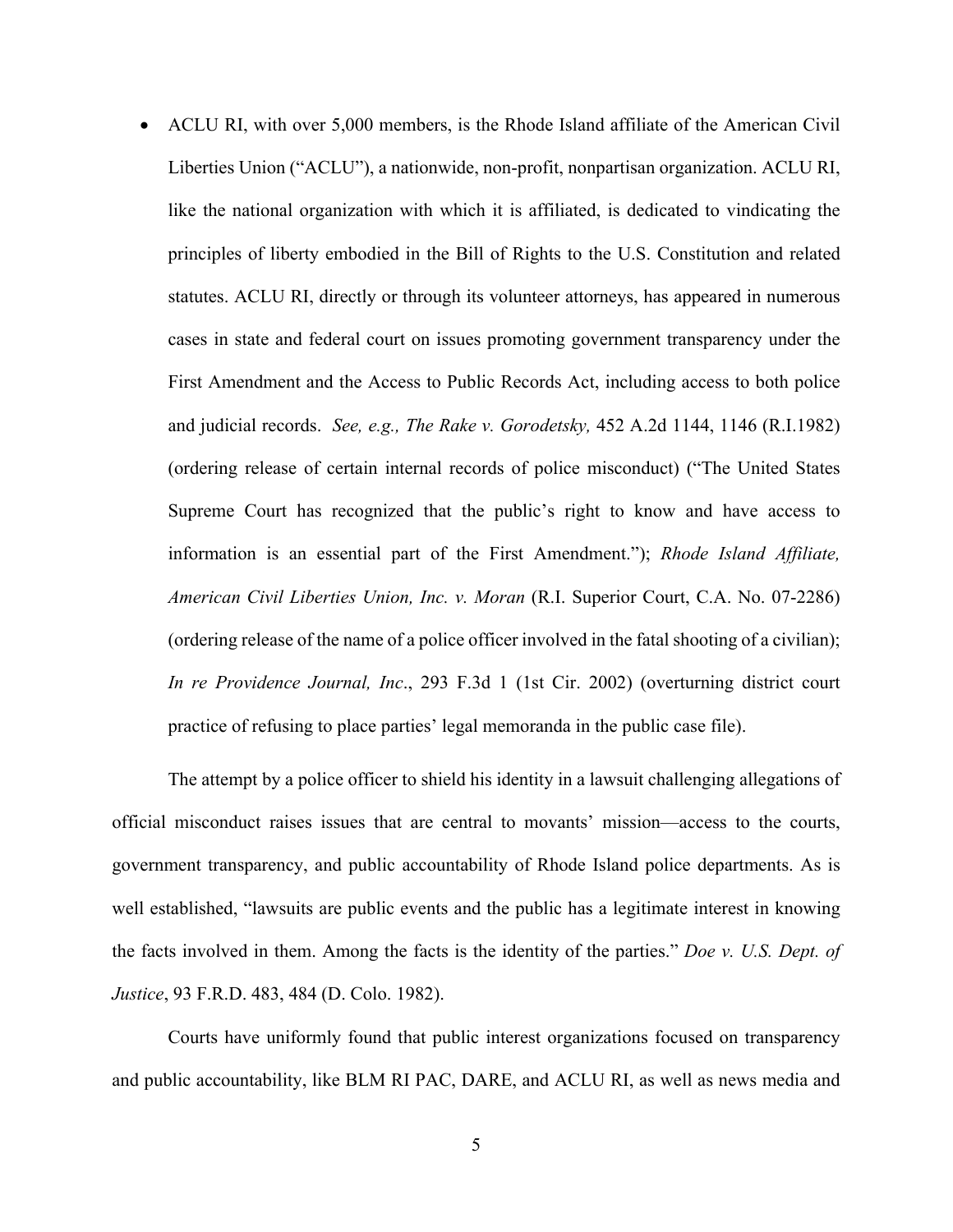consumer groups, may intervene to challenge orders restricting the public's right of access to information in judicial proceedings, including the identity of litigants. As the Third Circuit has declared, "third parties have standing to challenge protective orders and confidentiality orders in an effort to obtain access to information or judicial proceedings." *Pansy*, 23 F.3d at 777; *see also Doe v. Pub. Citizen*, 749 F.3d 246, 261 (4th Cir. 2014) ("[T]he presumptive right of access to judicial documents and materials under the First Amendment and common law gives [a third party consumer advocacy group] an interest in the underlying litigation" such that it had standing to appeal the district court's order denying its post-judgment motion to intervene for the limited purpose of unsealing records). Indeed, even members of the public have a right to intervene to vindicate their right of access to judicial materials. *See, e.g., Bond v. Uteras*, 585 F.3d 1061, 1072, 1074 (7th Cir. 2009) ("[T]he general right of public access to judicial records is enough to give members of the public standing to attack a protective order that seals this information from public inspection."). *In re Franklin Nat. Bank Sec. Litig*., 92 F.R.D. 468, 471 (E.D.N.Y. 1981), *aff'd sub nom*. *F.D.I.C. v. Ernst & Ernst*, 677 F.2d 230 (2d Cir. 1982).

 None of the parties adequately represents the movants' interests in transparency, public accountability of police departments, and the public's right of access to judicial proceedings. *See, e.g., Schiller v. City of New York*, No. 04 CIV. 7921, 2006 WL 2788256, at \*3 (S.D.N.Y. Sept. 27, 2006) (granting the New York Times' motion to intervene to challenge protective order and ruling that "there is no reason to believe that the Times' concerns are coextensive" with the parties); *Does 1-6 v. Mills*, *supra,* 2021 WL 6197377, at \*2 ("Because the Media Intervenors seek to vindicate their and the public's common law and First Amendment rights of access to judicial proceedings, and that interest is not currently represented by any of the parties, this consideration weighs in favor of granting, not denying, intervention.").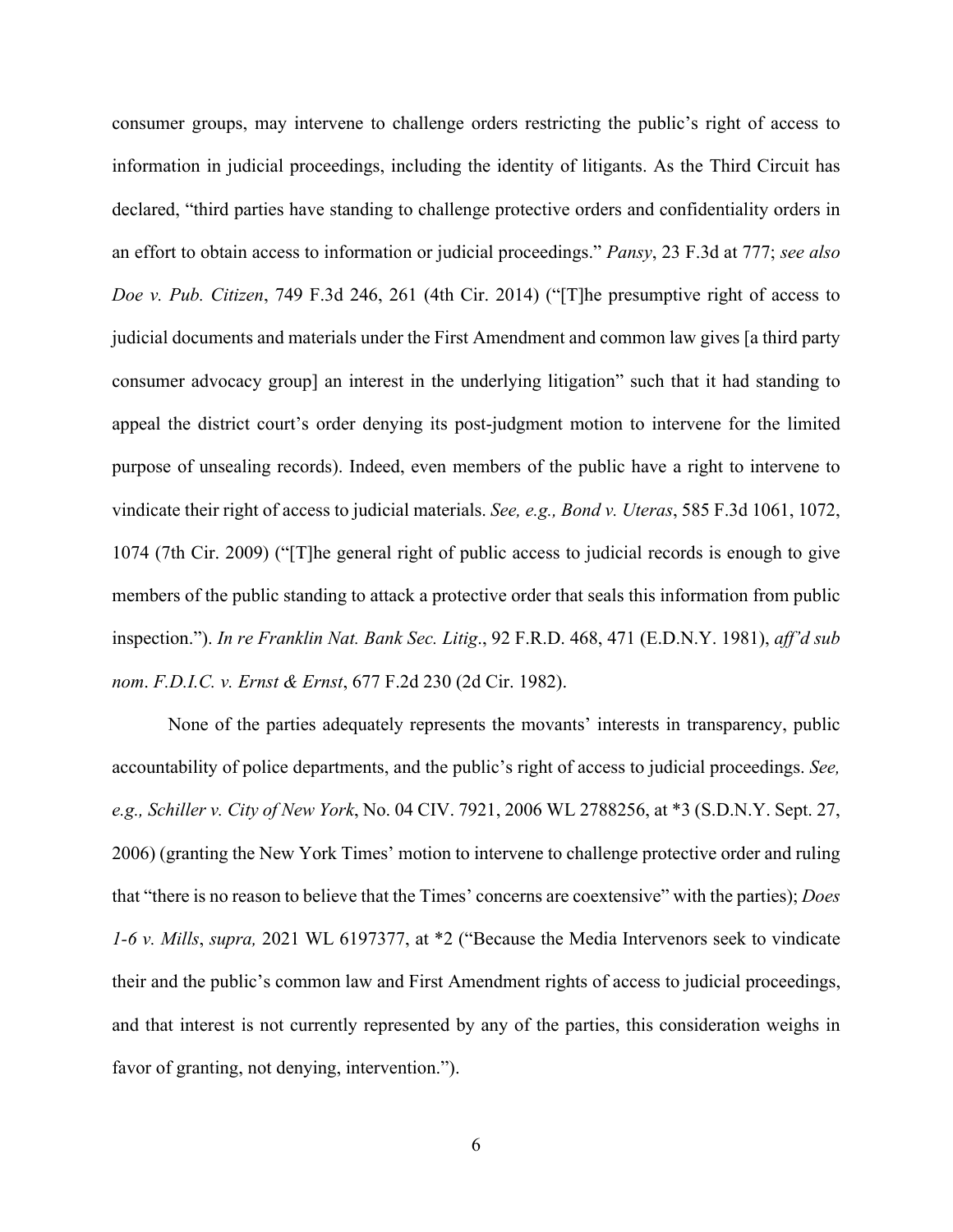#### **B. The Motion to Intervene Is Timely**

 As the Rhode Island Supreme Court has ruled, the timeliness of a motion for intervention is judged by two criteria: "(1) the length of time during which the proposed intervenor has known about his interest in the suit without acting and (2) the harm or prejudice that results to the rights of other parties by delay." *Marteg Corp. v. Zoning Bd. of Rev. of City of Warwick*, 425 A.2d 1240, 1243 (R.I. 1981). Movants first learned of this lawsuit on May 19, 2022, when the Boston Globe first reported on it. See Brian Amaral, *'John Doe' R.I. trooper who missed work because he was drunk goes to court to get job back*, Boston Globe, https://www.bostonglobe.com/2022/05/9/metro/john-doe-ritrooper-who-missed-work-because-he-was-drunk-goes-court-get-job-back/ (May 19, 2022); see also Katie Mulvaney, *Trooper sues Rhode Island State Police over firing due to Christmas Day 'incapacitation',* Providence Journal, https://www.providencejournal.com/story/news/courts/2022/05/21/rhodeisland-state-police-fired-trooper-files-lawsuit/9857953002/ (May 21, 2022). Movants filed this motion to intervene as swiftly as possible after first learning that a police officer was seeking to publicly challenge his dismissal for misconduct while simultaneously seeking to shield his identity from the public he has pledged to serve.

 Because the harm is ongoing whenever the public is prevented from getting access to information in judicial proceedings, courts have allowed motions to intervene at much later stages in litigation than here. For instance, the Third Circuit has held that "a district court may properly consider a motion to intervene permissively for the limited purpose of modifying a protective order even after the underlying dispute between the parties has long been settled." *Pansy*, 23 F.3d at 779. Similarly, the Eighth Circuit held that a publisher's motion to intervene for the limited purpose of seeking to unseal court records was timely, even though the underlying case had been dismissed a year before the motion to intervene was filed. *Flynt v. Lombardi*, 782 F.3d at 966 n.2; *see Bond v.*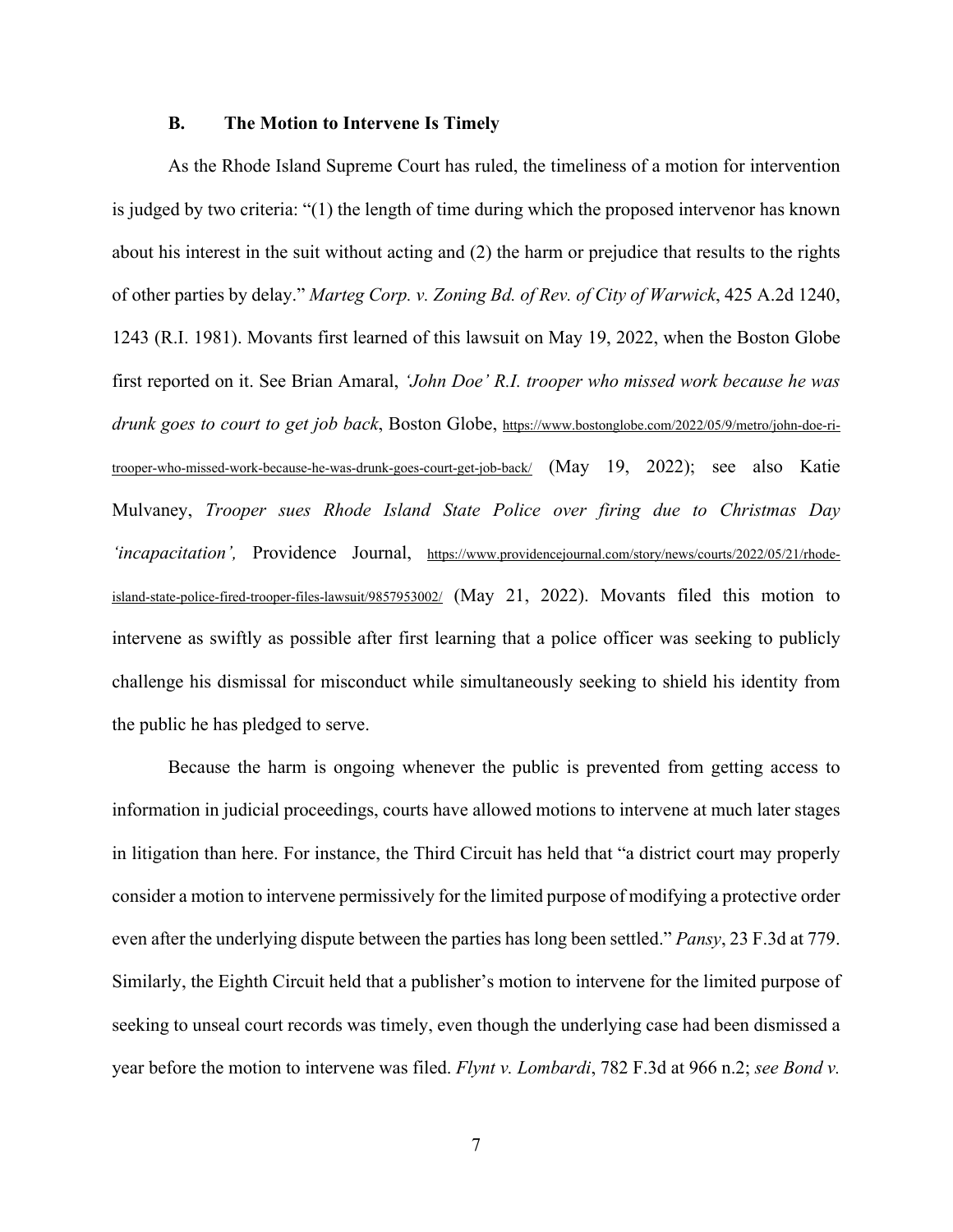*Utreras*, 585 F.3d at 1072 (holding that a third party who has standing can intervene under Rule 24(b) for the purpose of challenging a protective order "in a case or controversy that is no longer live—as when the case has been dismissed and none of the original parties has sought this relief postjudgment").

 Accordingly, movants should be allowed to intervene in this matter for the limited purpose of challenging plaintiff's use of a pseudonym. They have an interest in this issue that is not adequately represented by other parties. The motion is timely. No prejudice or harm will result to the parties from granting this motion.

# **C. The Court Should Exercise its Discretion to Waive the Requirement of a Separate "Pleading"**

 Because of the limited purpose for which movants seek intervention, this Court has discretion to waive the requirement that an intervenor submit a "pleading," as would ordinarily be required by Rule 24(c). *See Hughes v. Abell*, No. CV 09-220 (JDB), 2014 WL 12787807, at \*7 (D.D.C. Feb. 10, 2014) ("Courts have excused [the pleading] requirement when intervention is sought for a limited purpose, such as to obtain confidential records."); *Sch. Bd. of City of Newport News v. T.R. Driscoll, Inc*., No. 4:11CV79, 2011 WL 3809216, at \*3 (E.D. Va. July 29, 2011) ("Since General Casualty is moving to intervene for a limited purpose, which is clearly set forth in its motion and memoranda, the Court does not find it necessary to demand strict compliance with the Rule 24(c) provision requiring that the motion to intervene be accompanied by a pleading."); *Yaffa v. Sunsouth Bank*, No. 3:12CV00288/MCR/CJK, 2014 WL 11512204, at \*2 (N.D. Fla. Feb. 19, 2014) (holding that the requirement of a pleading can be waived because the "ordinary principles applicable to intervention do not necessarily apply to intervention for the limited purpose of modifying a protective order to gain access to documents"); *Park v. McCabe Trotter & Beverly, P.C.*, No. 2:17-CV-657-RMG, 2018 WL 3543526, at \*2 (D.S.C. July 23, 2018);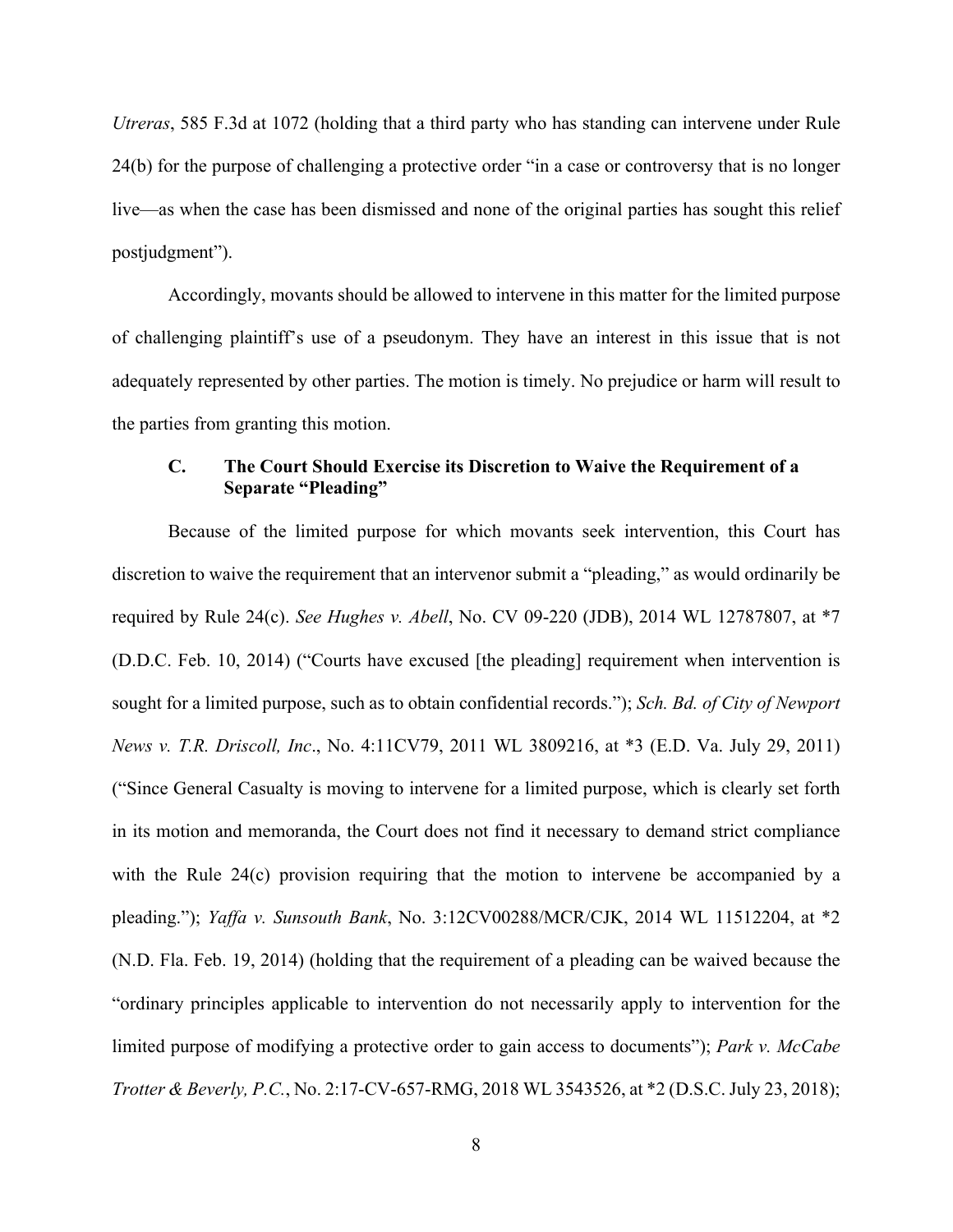*Diagnostic Devices, Inc. v. Taidoc Technology Corp*., 257 F.R.D. 96, 101 (W.D.N.C. 2009). If, however, the Court concludes that a pleading is required for intervention, movants would submit an answer that takes no position on any of the facts or law at issue in this case, except to dispute the plaintiff's use of a pseudonym.

# **II. THIS COURT SHOULD REQUIRE PLAINTIFF TO BRING SUIT IN HIS OWN NAME**

The public has a right to know the identity of litigants in this Court. Rule 10(a) of the Superior Court Rules of Civil Procedure carries out that principle and provides that "[i]n the complaint the title of the action shall include the names of all the parties." Rule 10(a) helps effectuate the fundamental principle that judicial proceedings are open to the public and protects the public's constitutional right of access to the courts. While there are rare occasions when the use of pseudonyms is justified, the Rhode Island Supreme Court has established a strong presumption against allowing a party to bring suit under a pseudonym. *Doe v. Burkland*, 808 A.2d 1090, 1096 (R.I. 2002); *Pelland v. State*, 919 A.2d 373, 376 (R.I. 2007). A party seeking to use a fictitious name can overcome that presumption only if they demonstrate that their privacy interests outweigh the public's interests in disclosure.

In this case, the plaintiff has submitted no filing that even attempts to demonstrate that he could meet the standard for using a pseudonym. That failure alone warrants an order from this court to require that the plaintiff either withdraw his complaint or amend it to litigate in his own name.

In addition, it is highly unlikely that the plaintiff could establish a right to shield his identity from the public. This case challenges the actions by a government agency responding to allegations of official misconduct by a public official acting in his official capacity. As is well-established, the public has a profound interest in monitoring the workings of its government. Although the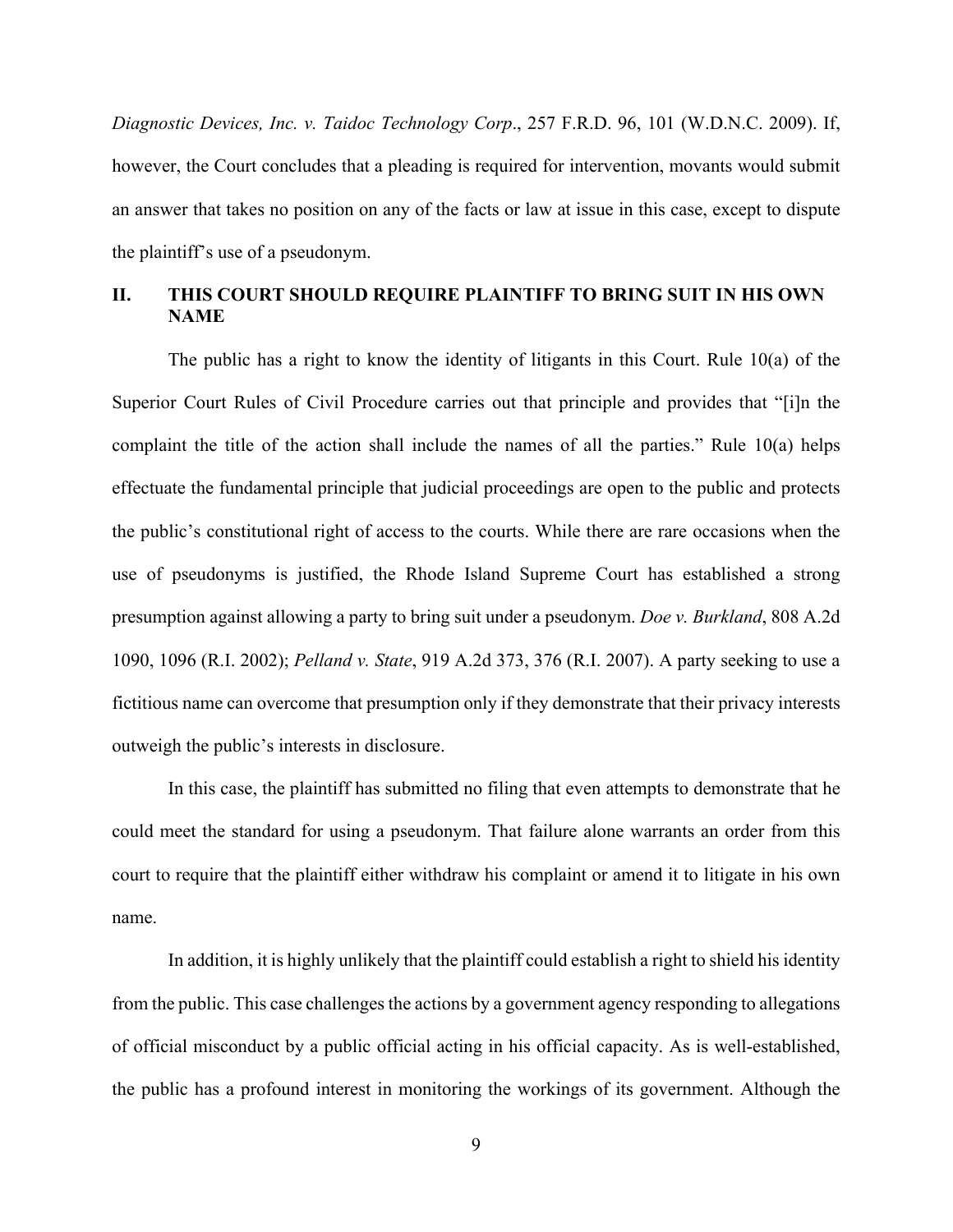plaintiff may have been able to keep personnel decisions about him private, he chose instead to publicly challenge the basis for his dismissal in open court. He cannot simultaneously attempt to clear his name while also hiding his name from the public. To be sure, the case involves potentially embarrassing allegations that the plaintiff committed official misconduct, but the possibility of embarrassment does not justify shielding the identity of a public official from the public that he is sworn to serve.

#### **A. The Public Has a Right to Know the Identity of Litigants in This Court**

As the Rhode Island Supreme Court has declared, the constitutionally-protected principle of judicial openness requires that litigants ordinarily must proceed in their own names: "[T]he customary and constitutionally-embedded presumption of openness in judicial proceedings requires that litigants proceed under their own names unless an exceptional circumstance requiring anonymity exists." *Doe v. Burkland*, 808 A.2d at 1096 (internal quotations, citations omitted). This Court has specifically held that the presumption against allowing litigants to file under pseudonyms applies in cases brought by police officers under the Law Enforcement Officers' Bill of Rights ("LEOBOR"). *Doe v. Cranston Police Dept*., No. PM-14-3369, 2015 WL 631638, at \*7 (R.I.Super. Feb. 10, 2015) (Gibney, P.J.). In so holding, this Court explained that the principle that litigants must bring suit in their own name "instantiates the principle that judicial proceedings, civil as well as criminal, are to be conducted in public. As such, anonymous pleading is the exception to this rule." *Id*. (internal quotations, citations omitted).

The rule that a lawsuit must be brought in the litigant's own name reflects core values of the American legal tradition. As one court put it, "lawsuits are public events and the public has a legitimate interest in knowing the facts involved in them. Among the facts is the identity of the parties." *Doe v. U.S. Dept. of Justice*, 93 F.R.D. at 484. The principles of government transparency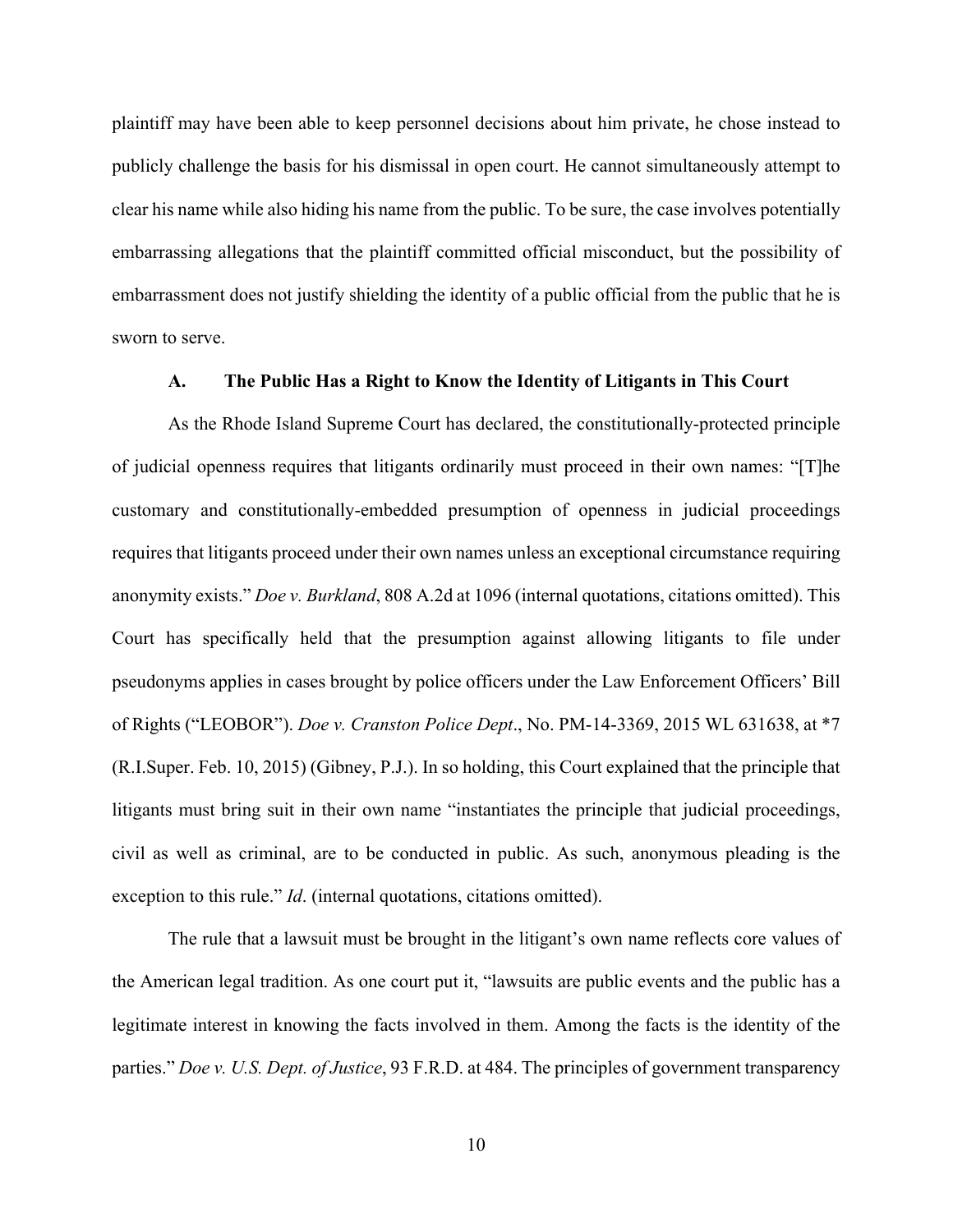and judicial openness have constitutional dimensions. *See, e.g., The Rake v. Gorodetsky*, 452 A.2d at 1146 ("The United States Supreme Court has recognized that the public's right to know and have access to information is an essential part of the First Amendment."). The Supreme Court has repeatedly held that the public's right to attend criminal trials derives from the First Amendment. *Globe Newspaper Co. v. Superior Court for Norfolk County*, 457 U.S. 596, 598, 602 (1982); *Richmond Newspapers, Inc. v. Virginia*, 448 U.S. 555, 580 (1980). The Court emphasized that the public has historically enjoyed a right of access to judicial proceedings and that public scrutiny is essential to "the functioning of the judicial process and the government as a whole." *Globe Newspaper*, 457 U.S. at 605-06. Although the public's right of access to criminal cases is not absolute, the Court held that it can be denied only if "the denial is necessitated by a compelling governmental interest, and is narrowly tailored to serve that interest." *Id*. at 606–07. The public's right of access to judicial proceedings extends to civil cases as well. *See, e.g., In re Providence J. Co., Inc*., 293 F.3d at 13; *Anderson v. Cryovac, Inc*., 805 F.2d 1, 7 (1st Cir. 1986).

As the Rhode Island Supreme Court explained in *Burkland*, the public's right of access to judicial proceedings includes the right to know the identities of the litigants:

Access to the identity of the litigants is an ingredient of public scrutiny [of the judiciary]. Though not as critical as access to the proceedings, knowing the litigants' identities nevertheless tends to sharpen public scrutiny of the judicial process, to increase confidence in the administration of the law, to enhance the therapeutic value of judicial proceedings, and to serve the structural function of the first amendment by enabling informed discussion of judicial operations.

*Burkland*, 808 A.2d at 1097 (*quoting* Joan Steinman, *Public Trial, Pseudonymous Parties: When Should Litigants Be Permitted to Keep Their Identities Confidential?*, 37 Hastings L.J. 1, 36 (1985) ("*Public Trial*").

Given the public's right of access to judicial proceedings, including the names of litigants, the Rhode Island Supreme Court has established a strong presumption against allowing a party to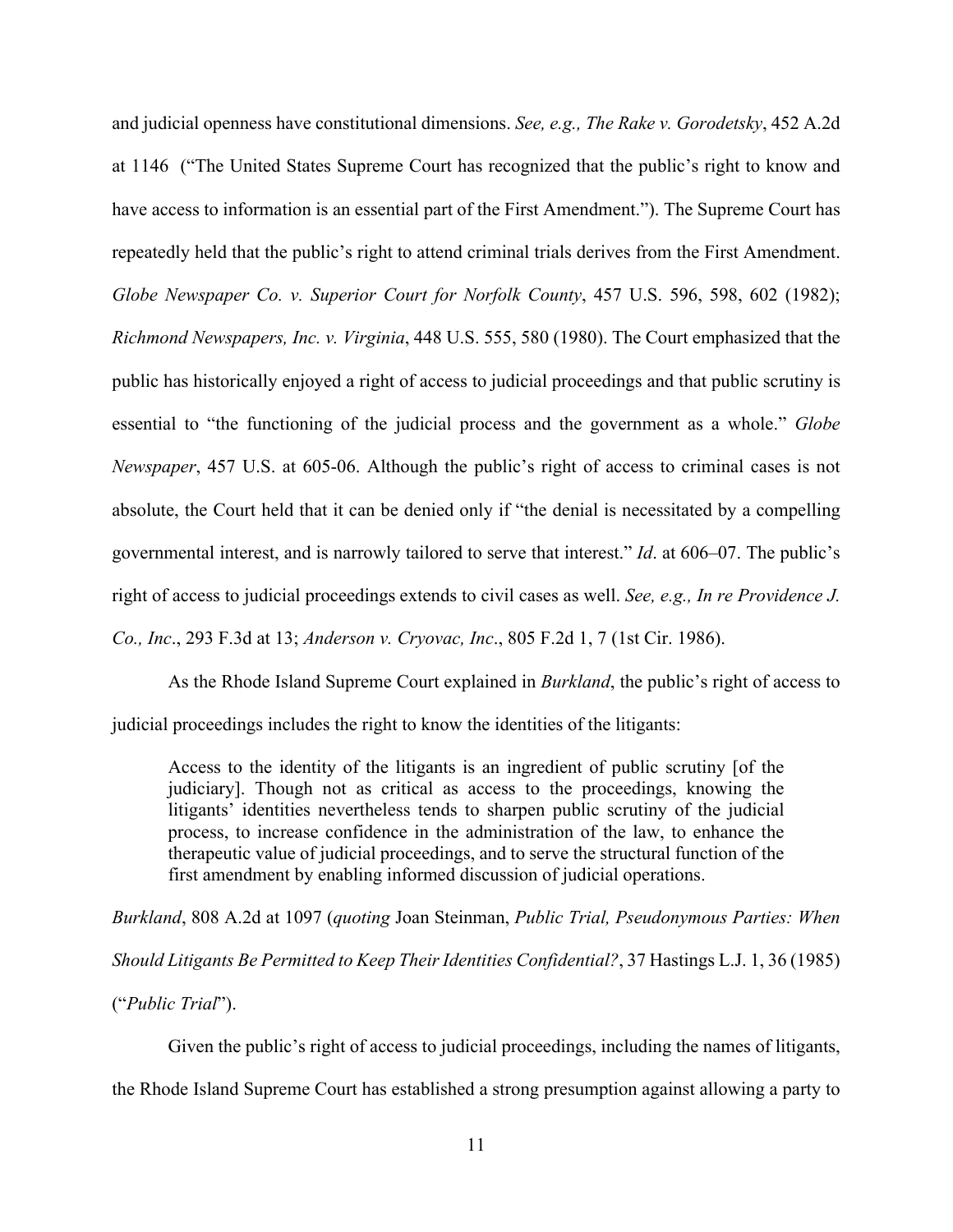proceed using a pseudonym. *Burkland*, 808 A.2d at 1096. As this Court has declared, "the use of fictitious names is disfavored." *Doe v. Cranston Police Dept., supra* at \*8. Allowing a party to proceed under a pseudonym is a "rare dispensation," *Doe v. Pub. Citizen*, 749 F.3d at 273, which can only be granted under "exceptional circumstances."

A party seeking to proceed under a pseudonym bears the burden of overcoming the presumption that the public has a right to know their identity. *See Qualls v. Rumsfeld*, 228 F.R.D. 8, 13 (D.D.C. 2005) ("[I]t is the litigant seeking to proceed under pseudonym that bears the burden to demonstrate a legitimate basis for proceeding in that manner."). In *Burkland*, the Rhode Island Supreme Court explained what a party would have to demonstrate to justify shielding their identity: "For parties to litigate a case under a pseudonym, they must show that they possess a substantial privacy interest that outweighs the public's interest in disclosure. . . . In addition, there must be a strong social interest in concealing the identity of the plaintiff." 808 A.2d at 1096 (internal quotations, citations omitted). The Court has further identified a set of factors, both favoring and opposing allowing the use of a pseudonym, that courts may consider. On the one hand, courts may consider the following factors that may favor granting a request to proceed under a pseudonym:

(1) the extent to which the identity has been kept confidential; (2) the reasons the litigant fears public disclosure; (3) the public interest in concealing the litigant's identity; (4) circumstances that create an atypically weak interest in public disclosure; and (5) the legitimacy of the motives both of the litigant seeking pseudonymity and the party seeking to force disclosure.

*Pelland v. State*, 919 A.2d at 377. On the other hand, courts may consider the following factors

that may conflict with a request to use a pseudonym:

On the other side of the equation, the court should evaluate the interest of the public in knowing the litigants' identities by considering: (A) "the universal level of public interest in access to the identities of litigants"; (B) "whether, because of the subject matter of the litigation, the status of the litigant as a public figure, or otherwise,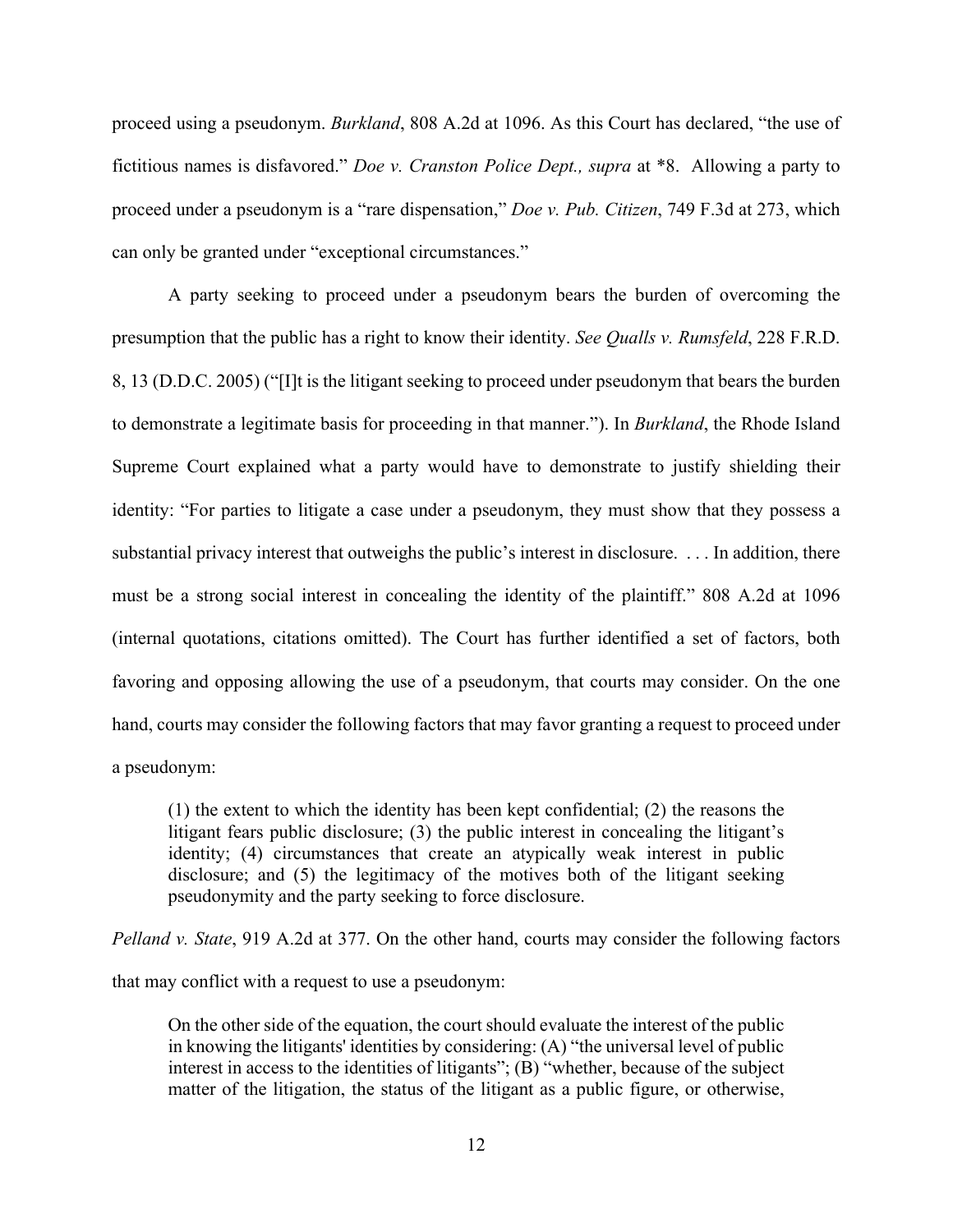there is a particularly strong public interest in knowing the litigants' identities, beyond the public interest that normally obtains"; and (C) "whether the opposition to pseudonymity by [the other parties], the public, or the press is illegitimately motivated."

*Burkland*, 808 A.2d at 1096 n.6 (*quoting* Joan Steinman, *Public Trial*) (internal citations omitted).

 In this case, the plaintiff has made no submission at all (at least none that appears on the docket sheet for this case) that even attempts to justify proceeding pseudonymously. Instead, he filed his complaint under the name "John Doe" without any explanation why his identity should be shielded from the public. The situation in this case is strikingly similar to an earlier LEOBOR case, in which this Court admonished the plaintiff-police officer for filing suit under a pseudonym without first providing any justification. *Doe v. Cranston Police Dept*., *supra* 2015 WL 631638, at \*7. As this Court said: "Petitioner may only proceed pseudonymously if he *first* presents some reasons convincing the Court that the *Pelland* factors weigh in favor of allowing him to do so." *Id*. (emphasis added). As with the plaintiff in that case, the plaintiff here filed his complaint under a pseudonym without first presenting any justification. As far as the docket in this case discloses, the plaintiff has made no submission to justify proceeding pseudonymously.<sup>1</sup>

By submitting nothing to justify shielding his identity, the plaintiff plainly has not met his burden to proceed under a pseudonym. As discussed below, it is highly unlikely that the plaintiff could meet that burden even if he did attempt to do so.

<sup>&</sup>lt;sup>1</sup> A footnote in Plaintiff's memorandum in support of summary judgment obliquely asserts that the Court "has permitted the Plaintiff to proceed using a pseudonym on a preliminary basis," p.1 n.1, but nothing in any publicly available filing explains that assertion.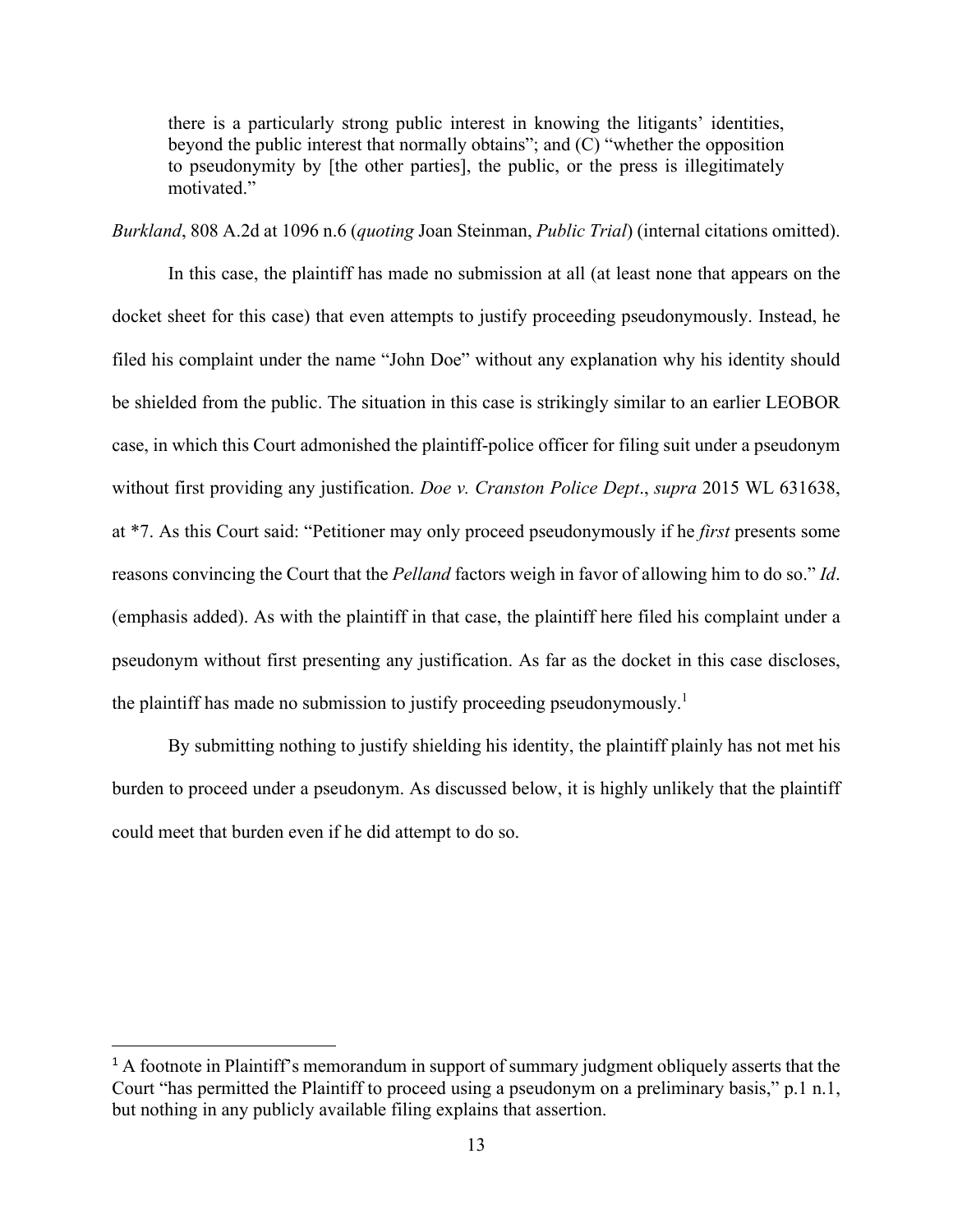## **B. The Presumption Against Allowing a Plaintiff to Use a Pseudonym Applies Most Strongly in Cases Involving Allegations of Official Misconduct by Public Officials**

This case addresses a quintessential matter of public interest: a state police officer is alleged to have committed misconduct while acting in his official capacity and that officer challenges the response to that alleged misconduct by the Rhode Island Division of the State Police. The public's right of access to judicial proceedings applies most forcefully in cases like this, which address the operations of government. Although Rhode Island law affords some protection to police personnel records, *see* Gen. Laws 1956, § 38-2-2(4)(A)(1)(b), and LEOBOR internal administrative proceedings, Gen. Laws 1956, § 42-28.6-2(12),<sup>2</sup> that protection does not apply when a police officer chooses to publicly challenge allegations of misconduct by filing a lawsuit in open court. Instead, the presumption against allowing a litigant to proceed under a pseudonym applies especially strongly against a public official when he chooses to file suit in court over a matter involving official misconduct and government operations.

 The Rhode Island Supreme Court has made clear that the public interest in understanding the operation of government weighs strongly against allowing a case brought by a public official to proceed under a pseudonym. The Court thus said, that in deciding whether to allow a litigant to proceed under a pseudonym, a court should evaluate "whether, because of the subject matter of the litigation, the status of the litigant as a public figure, or otherwise, there is a particularly strong public interest in knowing the litigants' identities, beyond the public interest that normally obtains." *Burkland*, 808 A.2d at 1096 n.6.

 $2$  Even in the LEOBOR context, a restriction on public statements by police officials about alleged officer misconduct is waived "if the officer makes a public statement." Gen. Laws 1956, § 42- 28.6-2(12). The plaintiff's filing of a complaint undoubtedly constitutes such a public statement.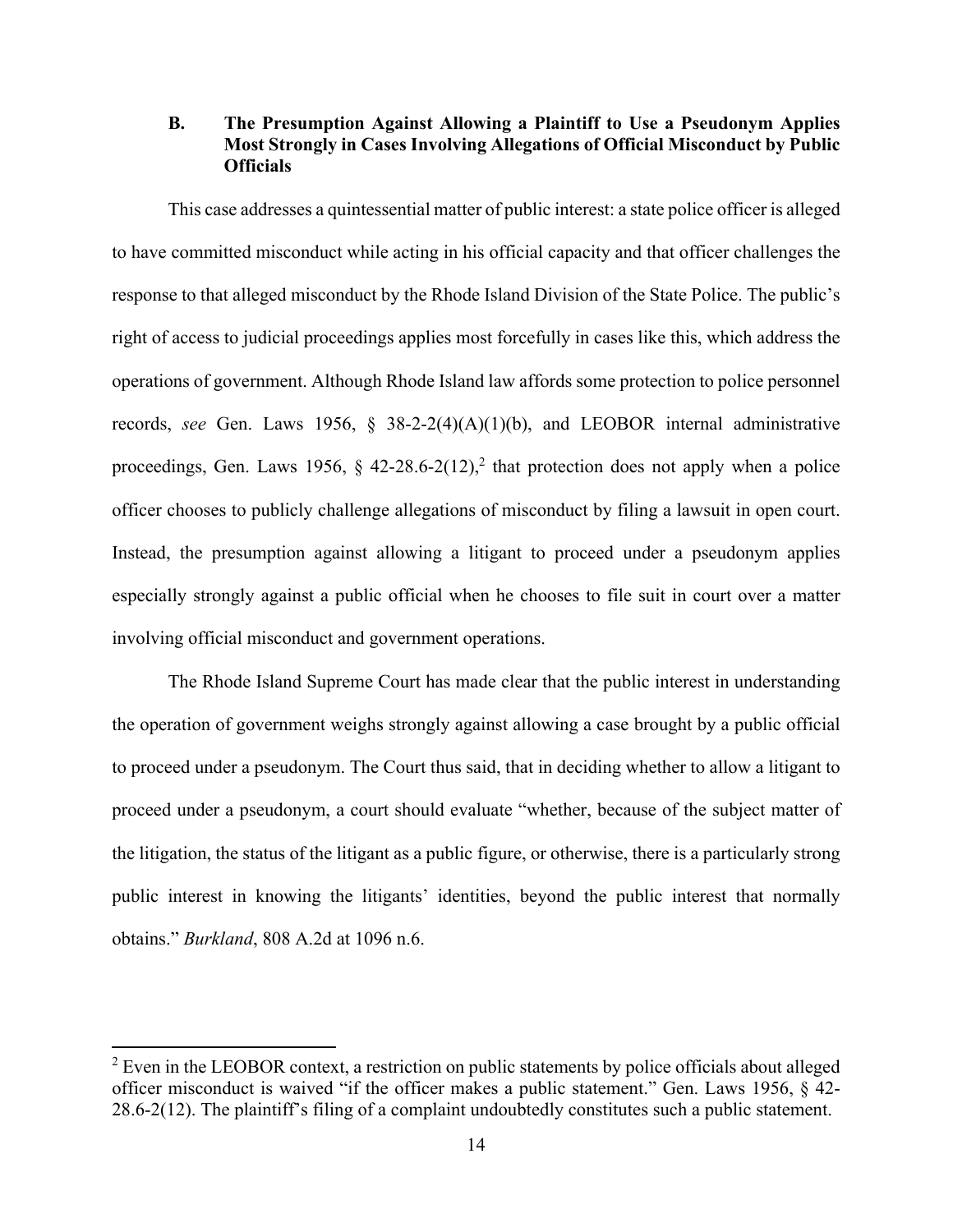Other courts have agreed that the use of pseudonyms is inappropriate when public officials bring suit over the operations of government. For instance, in *Doe v. United States Department of Justice*, *supra,* , the plaintiff, a state court judge, filed a Freedom of Information Act case without disclosing his name and sought to discover documents about him held in the possession of the Drug Enforcement Administration. The plaintiff argued that the use of a pseudonym was appropriate because the public revelation of his efforts to discover this information would embarrass him, prejudicially affect his privacy rights, and interfere with his ability to perform his judicial duties. The court emphatically rejected this argument, declaring that the public interest in government operations weighed strongly against allowing the plaintiff to proceed under a pseudonym: "No prolix recitation of authority should be required to establish that the public interest in the conduct of its business by public officials is of paramount importance." *Id*. at 484.

 Many courts have likewise held that police officers are "public figures" and "public officers" under the principles of *New York Times Co. v Sullivan*, 376 U.S. 254 (1964). *See Henry v. Media General Operations, Inc*., 254 A.3d 822 (R.I. 2021); *see generally Who is "public figure" for purposes of defamation action?*, 19 A.L.R.5th § 60[a] (compiling cases). Due to their positions of prominence and power, police officers must expect to be subjected to public scrutiny. That is especially true here, when a police officer seeks to challenge allegations of official misconduct. In this circumstance, the Court should not protect the plaintiff from the public scrutiny that goes with his job by allowing him to litigate his claims anonymously. *See* Steinman, *Public Trial,* 37 Hastings L.J. at 19 ("When a litigant is a public figure, the public and press may be particularly inclined to scrutinize the participants' conduct, with a salutary effect upon their performances. That extra measure of community scrutiny will be absent so long as the identity and notoriety of the litigant are shielded by a pseudonym.").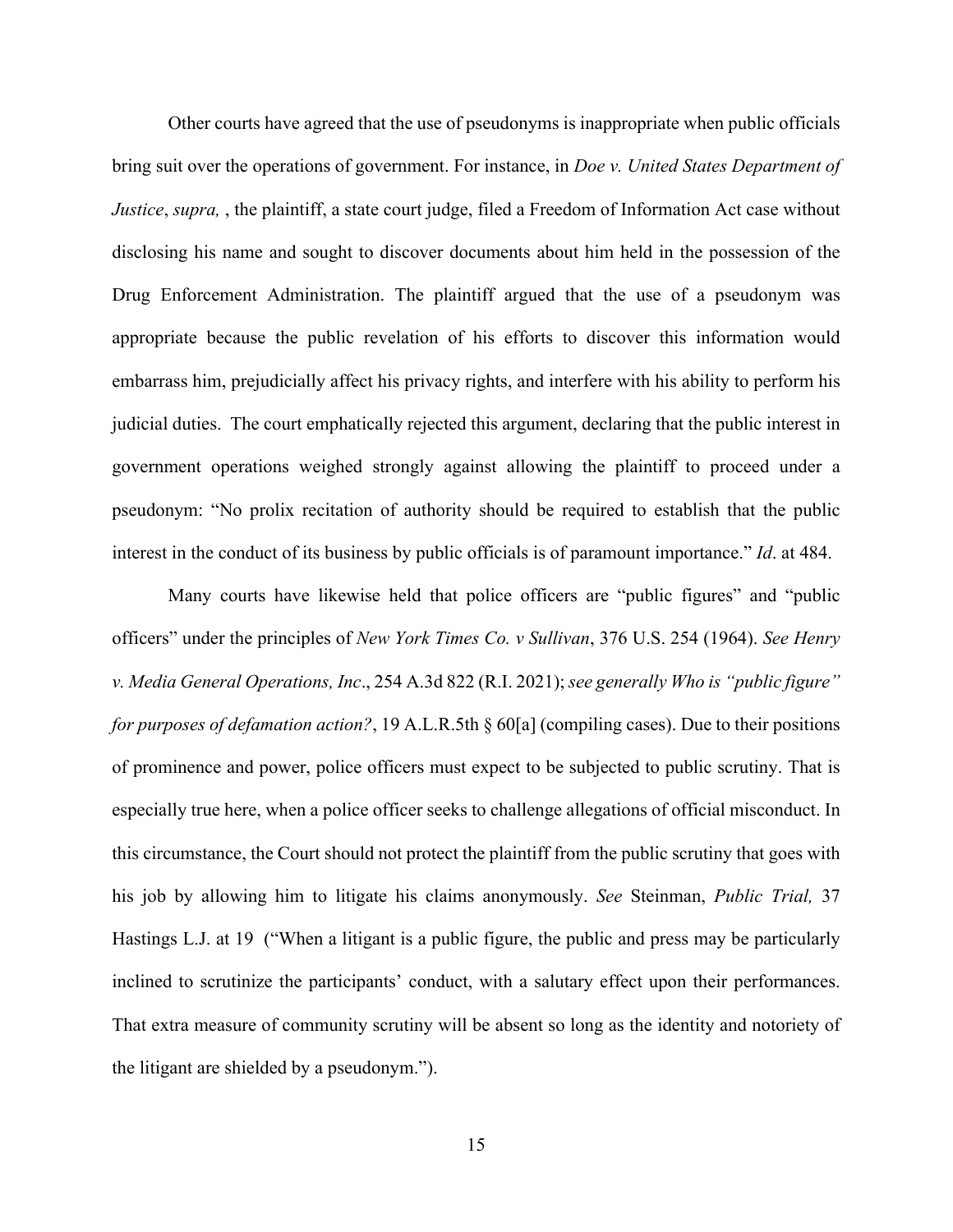## **C. Concerns that the Plaintiff May Have About Exposing His Identity to the Public Cannot Justify the Use of a Pseudonym**

In this case, plaintiff has no reason to hide his name from the defendants, who undoubtedly know his identity and have access to his personnel files. Instead, plaintiff's only possible basis to seek anonymity is to shield his identity from the public. To justify filing under a pseudonym, however, the plaintiff must demonstrate that he "possess[es] a substantial privacy interest that outweighs the public's interest in disclosure."*Burkland,* 808 A.2d at 1096. The plaintiff has made no attempt to make that showing, and it is unlikely that he could do so.

To be sure, this case involves allegations that the plaintiff had a romantic relationship with a subordinate officer and that he got drunk and didn't show up for work, and these allegations might well be embarrassing to the plaintiff. As the Rhode Island Supreme Court has made clear, however, a "risk of embarrassment . . . [is] insufficient" to justify the use of a pseudonym. *Burkland*, 808 A.2d at 1096. As one court has explained, employment disputes frequently involve allegations of misconduct that are embarrassing to litigants but fear of embarrassment does not present a basis for shielding a plaintiff's identity:

No doubt lots of parties would prefer to keep their disputes private. For example, a plaintiff alleging he was discriminated against by his employer when his employment was terminated typically will have to disclose the employer's reason for terminating the plaintiff's employment—a reason that the plaintiff disputes is the real reason and which is often embarrassing or even damaging to his or her reputation. But there is no suggestion that such a plaintiff may proceed under a pseudonym to protect his or her reputation.

*Doe v. Milwaukee County*, No. 18-cv-503, 2018 WL 3458985, at \*1 (E.D. Wis. July 18, 2018).

 It may also be that the plaintiff fears that disclosure of his identity may hurt his future career prospects, but that too presents no basis for proceeding under a pseudonym. *See Qualls v. Rumsfeld*, 228 F.R.D. at 12 ("[A] threat of economic harm alone does not generally permit a court to let litigants proceed[] under pseudonym.") (citation omitted); *In re Boeing 737 MAX Pilots*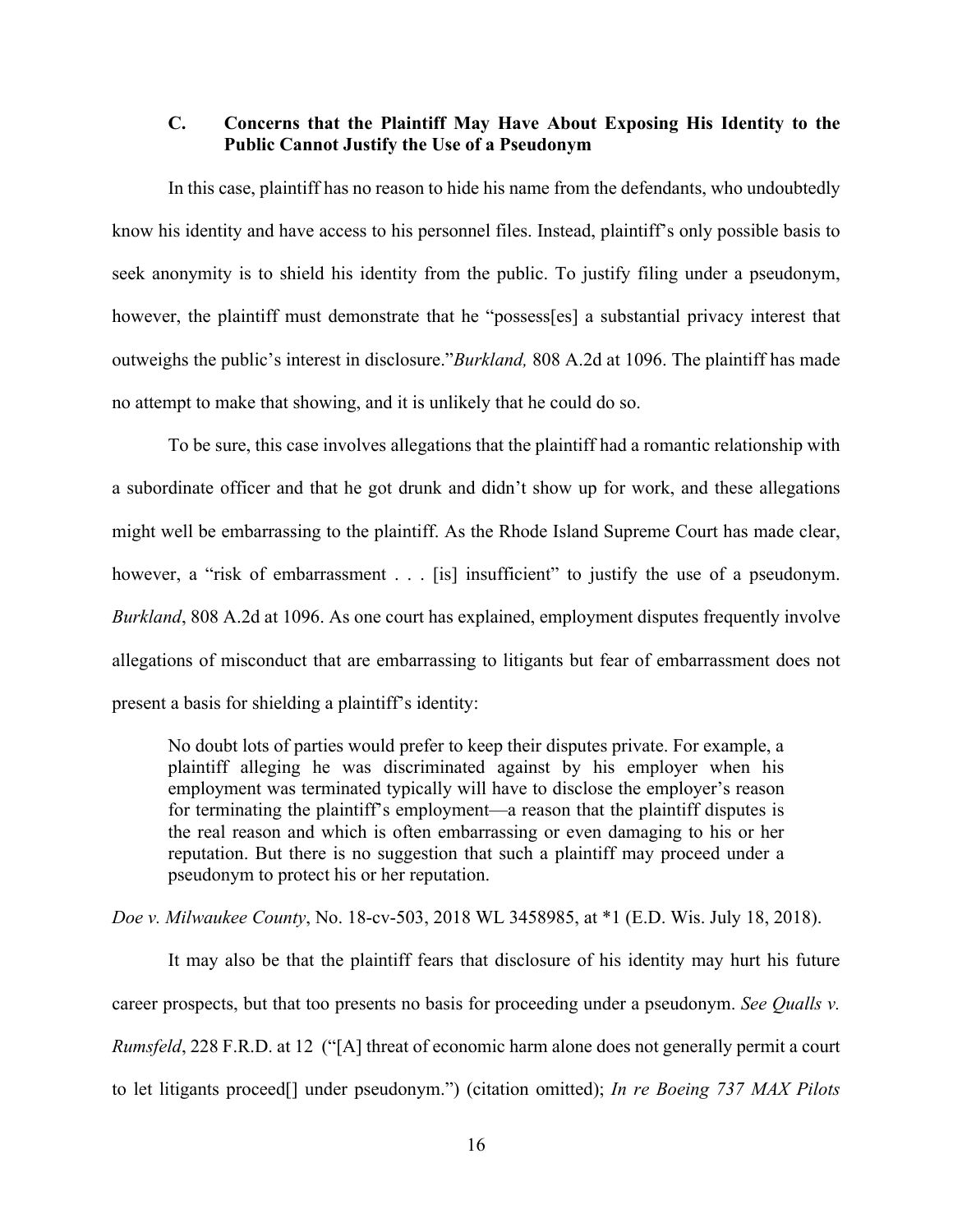*Litig.*, 2020 WL 247404, at \*3 (N.D. Ill. Jan. 16, 2020) ("The worst-case scenario for the Plaintiffs is losing their jobs. That is no small thing, but transparency is no small thing either. At most, Plaintiffs allege a potential for economic harm," which would not justify the use of a pseudonym); *Roe v. Doe*, 319 F. Supp. 3d 422, 428 (D.D.C. 2018) ("Defendant argues that a pseudonym would protect his reputation with 'employers and admissions officers as [he] applies to jobs and graduate schools after graduation.' . . . If an economic harm is to justify a pseudonym, the movant must allege more than the 'typical methods by which employers retaliate against employees who assert their legal rights,' such as 'threats of termination and blacklisting,' and must instead encompass a risk of 'extraordinary retaliation, such as deportation, arrest, and imprisonment.'") (citations omitted).

The central fact in this case is that the plaintiff himself has chosen to file this lawsuit in order to publicly dispute the allegations of official misconduct that led to his dismissal. He cannot simultaneously seek to clear his name while shielding his name from the public. As courts have noted, filing a lawsuit necessarily means that the subject of dispute will become a public matter. As one court has put it: "[B]ringing litigation can subject a plaintiff to scrutiny and criticism and can affect the way [the] plaintiff is viewed by coworkers and friends, but fears of embarrassment . . . do not permit a plaintiff to proceed under a pseudonym." *Qualls*, 228 F.R.D. at 12. As a result, courts have routinely held that employment disputes brought by public officials cannot proceed under a pseudonym: "Absent extremely unusual circumstances not present here, employment lawsuits like the one at bar, which involves serious claims of retaliation and discrimination against a public university employer, should be public. And that includes the names of the parties to the case." *Doe v. Regents of Univ. of Colorado*, No. 22-CV-00423-RM-NRN, 2022 WL 1468071, at \*6 (D. Colo. May 9, 2022).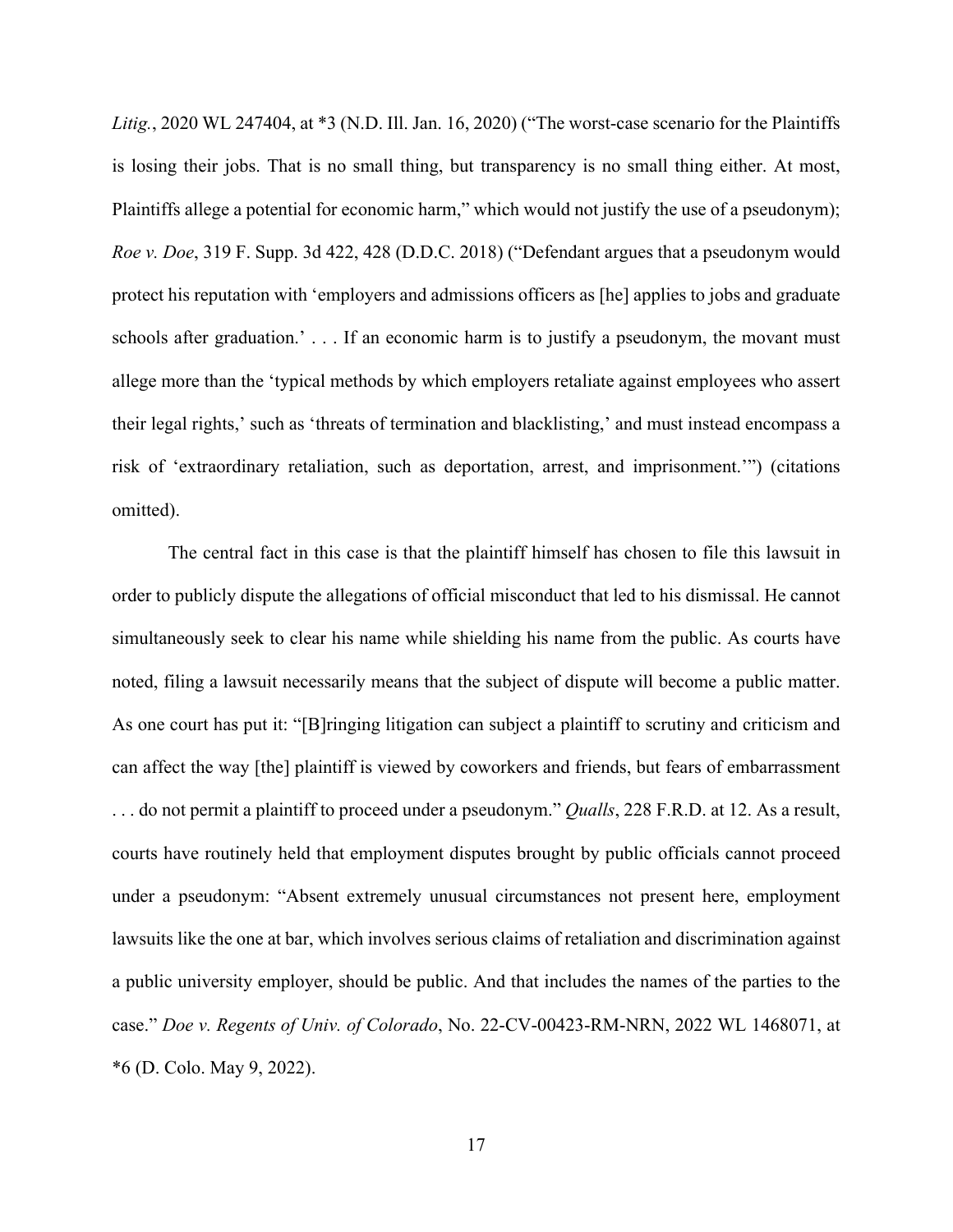In contrast, courts have allowed parties to proceed under a pseudonym only upon a showing that they would face consequences from public disclosure that are far more consequential than mere public embarrassment, harm to reputations, and economic costs. For instance, in *Roe v. Wade*, 410 U.S. 113 (1973), the Court allowed the plaintiff to proceed under a pseudonym when she sought to obtain an abortion that was prohibited by state criminal law. Similarly, courts allowed plaintiffs to use pseudonyms when they sought to challenge the validity of state sodomy laws, *Doe v. Commonwealth's Attorney for City of Richmond*, 403 F.Supp. 1199 (E.D.Va. 1975), and when they challenged the Department of Defense's "Don't Ask Don't Tell" policy against LGBTQ service members, *see, e.g., Log Cabin Republicans v. United States*, 716 F. Supp. 2d 884, 928 (C.D. Cal. 2010), *vacated as moot,* 658 F.3d 1162 (9th Cir. 2011). Reviewing such cases, one court explained: "the cases affording plaintiffs anonymity all share several characteristics . . . . The plaintiffs in those actions, at the least, divulged personal information of the utmost intimacy; many also had to admit that they either had violated state laws or government regulations or wished to engage in prohibited conduct." *Coe v. U.S. Dist. Ct. for Dist. of Colorado*, 676 F.2d 411, 416 (10th Cir. 1982).

The plaintiff in this case has made no showing that he faces any harm from disclosing his identity, let alone the kinds of extraordinary harms that would make this the exceptional case that would justify shielding his name from the public. If the plaintiff is going to publicly challenge the allegations by the State Division of Police that he engaged in official misconduct in the course of